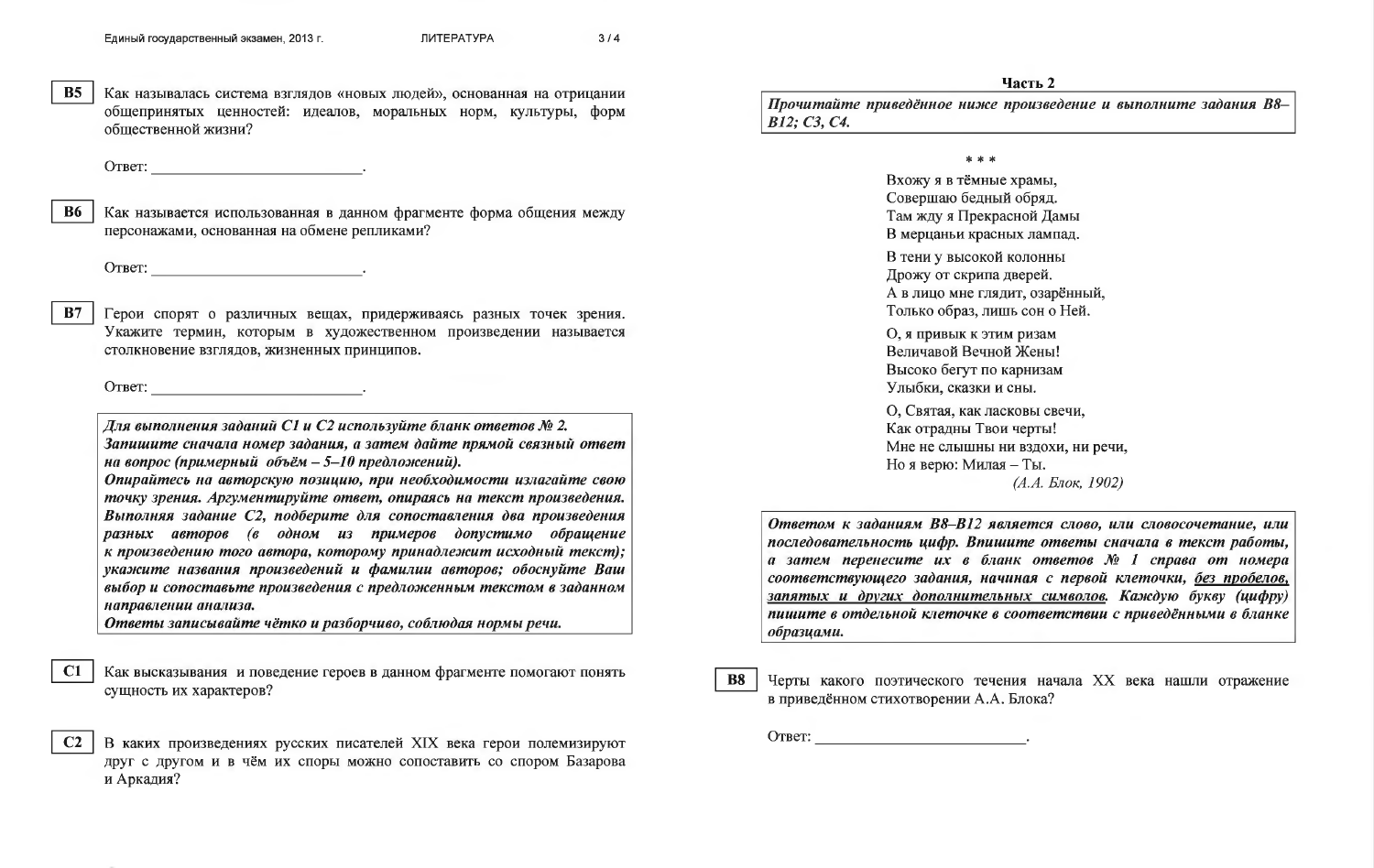**B9** 

**B10** 

**B12** 

 $4/4$ 

Укажите термин, обозначающий повтор слова или группы слов в начале смежных строк или строф: О, я привык к этим ризам О. Святая, как ласковы свечи. Ответ: Как называется стилистический приём, основанный на повторении направлении анализа. одинаковых гласных в строке («В мерцаньи красных лампад»)?  $C3$ Ответ: по после по после по после по после по после по после по после по после по после по после по после по п Даму? Из приведённого ниже перечня выберите три названия художественных  $B11$  $C4$ средств и приёмов, использованных поэтом в третьей строфе данного стихотворения.  $1)$  эпитет 2) риторическое восклицание 3) сравнение 4) гипербола 5) инверсия Впишите соответствующие номера в таблицу в любой последовательности и перенесите в бланк ответов № 1. OTReT: стихотворений). произведения. Как называется созвучие концов стихотворных строк (храмы - Дамы; обряд лампад и т.п.)?  $C5.2$ 

Для выполнения заданий СЗ и С4 используйте бланк ответов № 2. Запишите сначала номер задания, а затем дайте прямой связный ответ на вопрос (примерный объём - 5-10 предложений). Опирайтесь на авторскую позицию, при необходимости излагайте свою точку зрения. Аргументируйте ответ, опираясь на текст произведения. Выполняя задание С4, подберите для сопоставления два произведения разных авторов (в одном из примеров допустимо обращение к произведению того автора, которому принадлежит исходный текст); укажите названия произведений и фамилии авторов; обоснуйте Ваш выбор и сопоставьте произведения с предложенным текстом в заданном Ответы записывайте чётко и разборчиво, соблюдая нормы речи, Каково внутреннее состояние лирического героя, ожидающего Прекрасную

В творчестве каких русских поэтов созданы идеальные женские образы и в чём эти образы созвучны образу блоковской Прекрасной Дамы?

## Часть 3

Для выполнения задания части 3 выберите только ОДНУ из предложенных тем сочинений (С5.1, С5.2, С5.3).

В бланке ответов № 2 укажите номер выбранной Вами темы, а затем напишите сочинение на эту тему в объёме не менее 200 слов (если объём сочинения менее 150 слов, то оно оценивается 0 баллов).

Опирайтесь на авторскую позицию и формулируйте свою точку зрения.

Аргументируйте свои тезисы, опираясь на литературные произведения (в сочинении по лирике необходимо проанализировать не менее трёх

Используйте теоретико-литературные понятия  $\partial \mathcal{A} \mathcal{A}$ анализа

Продумывайте композицию сочинения.

Сочинение пишите чётко и разборчиво, соблюдая нормы речи.

 $|C5.1|B$  чём проявляется избранничество поэта? (По лирике А.С. Пушкина.)

Какие черты личности Катерины позволили Н.А. Добролюбову назвать её «сильным характером»? (По пьесе А.Н. Островского  $\langle \sqrt{\Gamma}$ posa».)

Нужна ли героям пьесы М. Горького «На дне» правда? Свой ответ  $C5.3$ обоснуйте.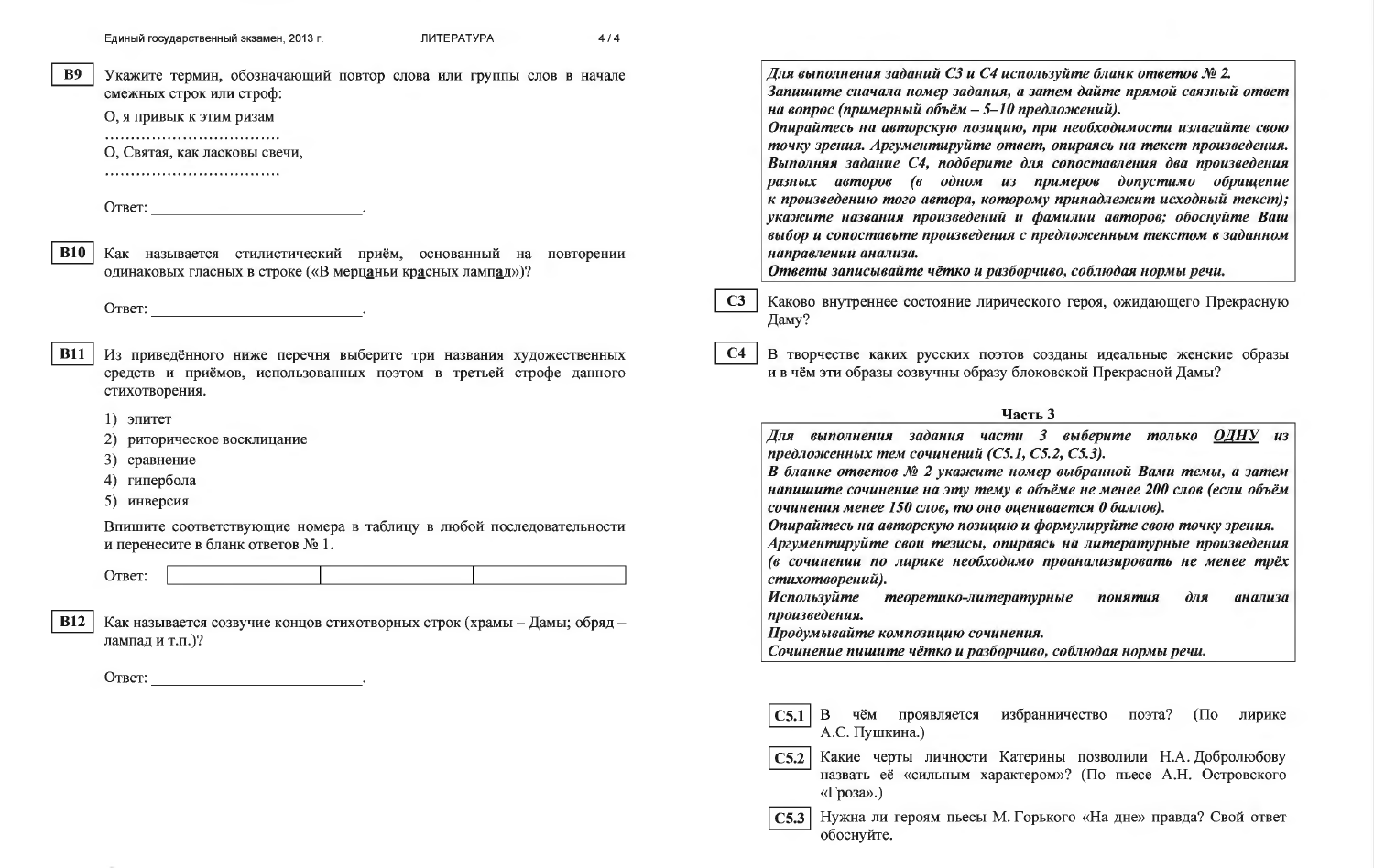#### Инструкция по выполнению работы

Экзаменационная работа по литературе состоит из 3 частей.

Часть 1 включает в себя анализ фрагмента эпического, или лироэпического, или драматического произведения: 7 заданий с кратким ответом (B1-B7), требующих написания слова, или сочетания слов, или последовательности цифр, и 2 задания с развёрнутым ответом в объёме 5-10 предложений (С1, С2).

Часть 2 включает в себя анализ лирического произвеления: 5 заланий с кратким ответом (В8-В12) и 2 задания с развёрнутым ответом в объёме 5-10 предложений (СЗ, С4).

Выполняя задания С1-С4, постарайтесь сформулировать прямой связный ответ на поставленный вопрос, избегая пространных вступлений и характеристик, соблюдая нормы речи.

Указание на объём развёрнутых ответов в частях 1 и 2 условно, оценка ответа зависит от его содержательности.

Часть 3 включает в себя 3 задания, из которых нужно выбрать только ОДНО и дать на него развёрнутый аргументированный ответ в жанре сочинения на литературную тему объёмом не менее 200 слов.

При выполнении заданий с развёрнутым ответом опирайтесь на авторскую позицию, формулируйте свою точку зрения, используйте теоретико-литературные понятия для анализа произведения.

Продолжительность ЕГЭ по литературе - 235 минут. Рекомендуем не более 2 часов отвести на выполнение заданий частей 1 и 2, а остальное время - на задание части 3.

Ответы в бланках ЕГЭ записывайте чётко и разборчиво яркими чёрными чернилами. Допускается использование гелевой, капиллярной или перьевой ручек.

При выполнении заданий Вы можете пользоваться черновиком, но записи в нём не будут учитываться при оценивании работы.

Советуем выполнять задания в том порядке, в котором они даны. Для экономии времени пропускайте задание, которое не удаётся выполнить сразу, и переходите к следующему. Если после выполнения всей работы у Вас останется время, Вы сможете вернуться к пропущенным заданиям.

Баллы, полученные Вами за выполненные задания, суммируются. Постарайтесь выполнить как можно больше заданий и набрать наибольшее количество баллов.

## Желаем успеха!

Прочитайте приведённый ниже фрагмент произведения и выполните задания В1-В7; С1, С2,

Базаров помолчал.

- Когда я встречу человека, который не спасовал бы передо мною, проговорил он с расстановкой, - тогда я изменю своё мнение о самом себе. Ненавидеть! Да вот, например, ты сегодня сказал, проходя мимо избы нашего старосты Филиппа, - она такая славная, белая, - вот, сказал ты, Россия тогда достигнет совершенства, когда у последнего мужика будет такое же помещение, и всякий из нас должен этому способствовать... А я и возненавидел этого последнего мужика, Филиппа или Сидора, для которого я должен из кожи лезть и который мне даже спасибо не скажет... да и на что мне его спасибо? Ну, будет он жить в белой избе, а из меня лопух расти булет: ну, а дальше?

- Полно, Евгений... послушать тебя сегодня, поневоле согласишься с теми, которые упрекают нас в отсутствии принципов.

- Ты говоришь, как твой дядя. Принципов вообще нет - ты об этом не догадался до сих пор! - а есть ощущения. Всё от них зависит.

 $-Ka$ к так $?$ 

- Да так же. Например, я: я придерживаюсь отрицательного направления - в силу ощущения. Мне приятно отрицать, мой мозг так устроен - и баста! Отчего мне нравится химия? Отчего ты любишь яблоки? тоже в силу ощущения. Это всё едино. Глубже этого люди никогда не проникнут. Не всякий тебе это скажет, да и я в другой раз тебе этого не скажу.

- Что ж? и честность - ощущение?

 $-$ Ешё бы!

- Евгений! - начал печальным голосом Аркалий.

- А? что? не по вкусу? - перебил Базаров. - Нет, брат! Решился всё косить - валяй и себя по ногам!.. Однако мы довольно философствовали. «Природа навевает молчание сна», - сказал Пушкин.

- Никогда он ничего подобного не сказал, - промолвил Аркадий.

- Ну, не сказал, так мог и должен был сказать, в качестве поэта. Кстати, он, должно быть, в военной службе служил.

- Пушкин никогда не был военным!

- Помилуй, у него на каждой странице: на бой, на бой! за честь России!

- Что ты это за небылицы выдумываешь! Ведь это клевета наконец.

- Клевета? Эка важность! Вот вздумал каким словом испугать! Какую клевету ни взведи на человека, он, в сущности, заслуживает в двадцать раз хуже того.

- Давай лучше спать! - с досадой проговорил Аркадий.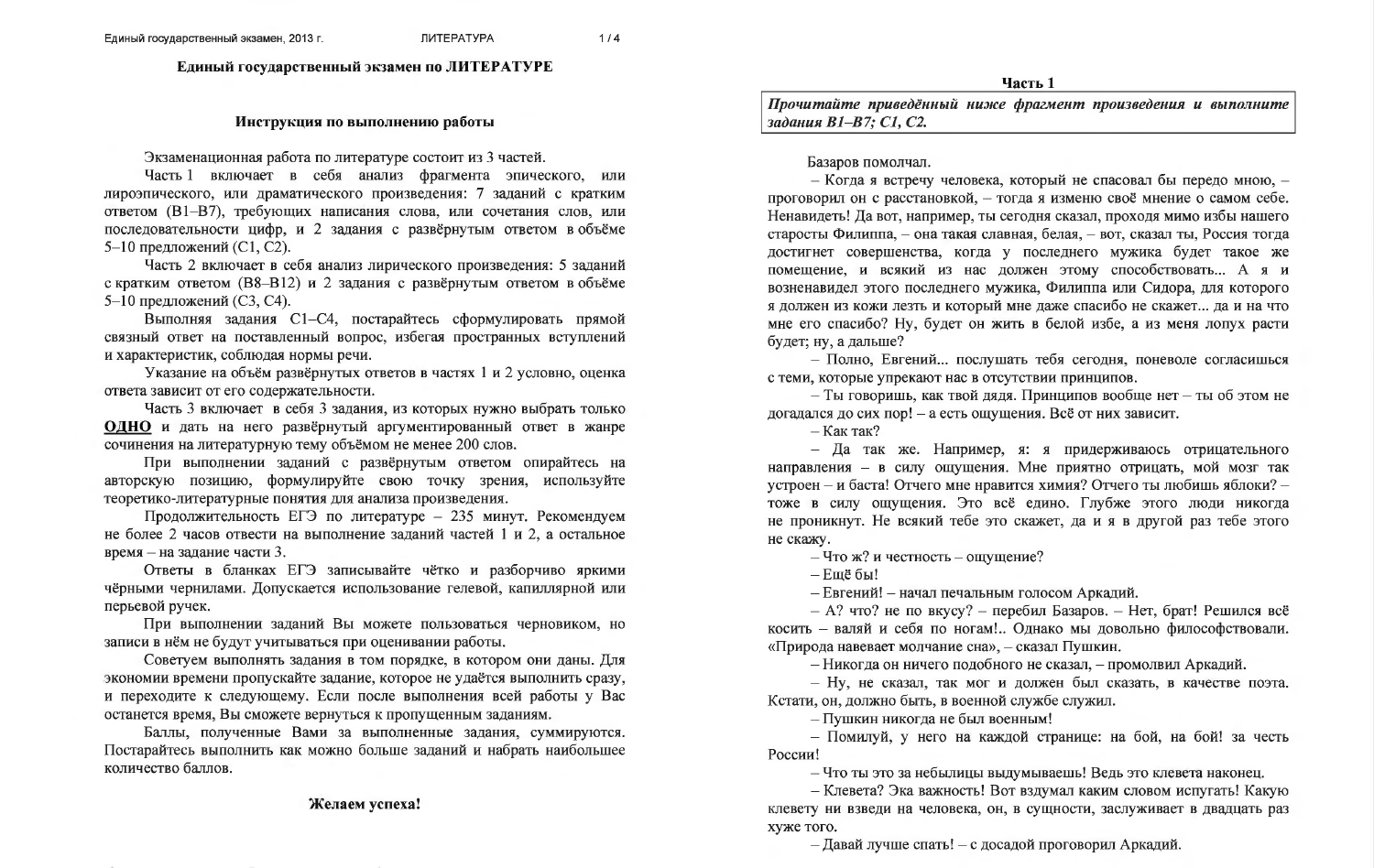- С величайшим удовольствием, - ответил Базаров.

Но ни тому, ни другому не спалось. Какое-то почти враждебное чувство охватывало сердца обоих молодых людей. Минут пять спустя они открыли глаза и переглянулись молча.

- Посмотри, - сказал вдруг Аркадий, - сухой кленовый лист оторвался и падает на землю; его движения совершенно сходны с полётом бабочки. Не странно ли? Самое печальное и мёртвое - сходно с самым весёлым и живым.

- О друг мой, Аркадий Николаич! - воскликнул Базаров, - об одном прошу тебя: не говори красиво.

- Я говорю, как умею... Да и наконец это деспотизм. Мне пришла мысль в голову; отчего её не высказать?

- Так; но почему же и мне не высказать своей мысли? Я нахожу, что говорить красиво неприлично.

- Что же прилично? Ругаться?

– Э-э! да ты, я вижу, точно намерен пойти по стопам дядюшки. Как бы этот идиот порадовался, если б услышал тебя!

– Как ты назвал Павла Петровича?

- Я его назвал, как следует, - идиотом.

- Это, однако, нестерпимо! - воскликнул Аркадий.

- Ага! родственное чувство заговорило, - спокойно промолвил Базаров. - Я заметил: оно очень упорно держится в людях. От всего готов отказаться человек, со всяким предрассудком расстанется; но сознаться, что, например, брат, который чужие платки крадёт, вор, - это свыше его сил. Да и в самом деле: мой брат, мой - и не гений... возможно ли это?

- Во мне простое чувство справедливости заговорило, а вовсе не родственное, - возразил запальчиво Аркадий. - Но так как ты этого чувства не понимаешь, у тебя нет этого ощущения, то ты и не можешь судить о нём.

- Другими словами: Аркадий Кирсанов слишком возвышен для моего понимания, - преклоняюсь и умолкаю.

- Полно, пожалуйста, Евгений; мы наконец поссоримся.

- Ах, Аркадий! сделай одолжение, поссоримся раз хорошенько - до положения риз, до истребления.

- Но ведь этак, пожалуй, мы кончим тем...

– Что подерёмся? – подхватил Базаров. – Что ж? Здесь, на сене, в такой идиллической обстановке, вдали от света и людских взоров - ничего. Но ты со мной не сладишь. Я тебя сейчас схвачу за горло...

Базаров растопырил свои длинные и жёсткие пальцы... Аркадий повернулся и приготовился, как бы шутя, сопротивляться... Но лицо его друга показалось ему таким зловещим, такая нешуточная угроза почудилась ему в кривой усмешке его губ, в загоревшихся глазах, что он почувствовал невольную робость...

(И.С. Тургенев, «Отцы и дети»)

Ответом к заданиям В1-В7 является слово, или словосочетание, или последовательность цифр. Впишите ответы сначала в текст работы, а затем перенесите их в бланк ответов № 1 справа от номера соответствующего задания, начиная с первой клеточки, без пробелов, запятых и других дополнительных символов. Каждую букву (шифру) пишите в отдельной клеточке в соответствии с приведёнными в бланке образиами.

К какому роду литературы относится произведение И.С. Тургенева «Отцы **B1** и лети»?

Ответ: по последните село в село в село в село в село в село в село в село в село в село в село в село в село

 $B2$ Укажите жанр названного произведения И.С. Тургенева.

**B3** Назовите средство характеристики героя, строящееся на описании его внешнего облика: «Но лицо его друга показалось ему таким зловещим, такая нешуточная угроза почудилась ему в кривой усмешке его губ. в загоревшихся глазах, что он почувствовал невольную робость».

Ответ: по последните село в село в село в село в село в село в село в село в село в село в село в село в село в

Установите соответствие между персонажами и их характеристиками. **B4** К каждой позиции первого столбца подберите соответствующую позицию из второго столбца.

ПЕРСОНАЖИ

- А) Евгений Базаров
- Б) Аркадий Кирсанов
- В) Павел Петрович

# **ХАРАКТЕРИСТИКИ**

- 1) «мякенький, либеральный барич»
- 2) «самоломаный»
- 3) «добрый малый, но ... человек отставной»
- 4) «самоуверен, немного насмешлив и както забавно желчен»

Ответ запишите цифрами в таблице и перенесите в бланк ответов № 1.

| $-$<br>᠁ |  |  |
|----------|--|--|
|          |  |  |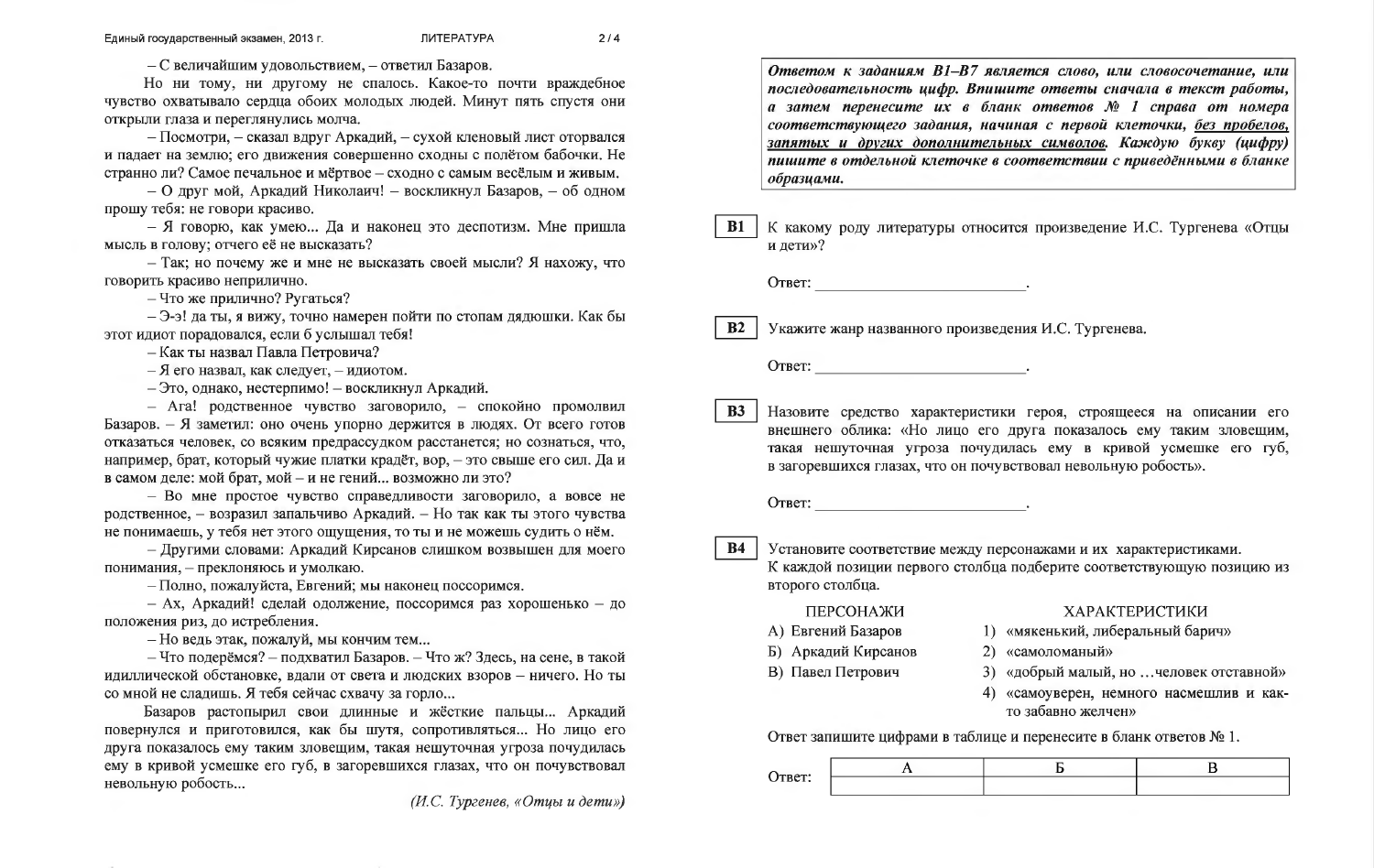$B7$ Автор насыщает рассказ о Плюшкине значимыми предметными подробностями (например, четвёртка бумаги, чернильница со множеством мух на дне). Назовите это выразительное средство.

Ответ: по последните село в село в село в село в село в село в село в село в село в село в село в село в село

Для выполнения заданий С1 и С2 используйте бланк ответов № 2. Запишите сначала номер задания, а затем дайте прямой связный ответ на вопрос (примерный объём - 5-10 предложений).

Опирайтесь на авторскую позицию, при необходимости излагайте свою точку зрения. Аргументируйте ответ, опираясь на текст произведения. Выполняя задание С2, подберите для сопоставления два произведения разных авторов (в одном из примеров допустимо обращение к произведению того автора, которому принадлежит исходный текст); укажите названия произведений и фамилии авторов; обоснуйте Ваш выбор и сопоставьте произведения с предложенным текстом в заданном направлении анализа.

Ответы записывайте чётко и разборчиво, соблюдая нормы речи.

 $C1$ Как в приведённом фрагменте раскрывается характер Плюшкина?

 $C2$ В каких произведениях русской литературы представлены провинциальные помещики и в чём этих персонажей можно сопоставить с Плюшкиным?

#### Часть 2

Прочитайте приведённое ниже произведение и выполните задания В8-B12; C3, C4.

### ПАМЯТИ МАТЕРИ

Перевозчик-водогребщик, Парень молодой. Перевези меня на ту сторону, Сторону - домой... Из песни

- Ты откуда эту песню, Мать, на старость запасла Неоткуда - всё оттуда, Где у матери росла. Всё из той своей родимой Приднепровской стороны, Из далёкой-предалёкой Деревенской старины.

Там считалось, что прощалась Навек с матерью родной, Если замуж выходила Девка на берег другой. Перевозчик-водогребшик. Парень молодой, Перевези меня на ту сторону, Сторону - домой. Давней молодости слёзы, Не до тех девичьих слёз, Как иные перевозы В жизни видеть привелось. Как с земли родного края Вдаль спровадила пора. Там текла река другая -Шире нашего Днепра. В том краю леса темнее, Зимы лольше и лютей. Даже снег визжал больнее Под полозьями саней. Но была, пускай не пета, Песня в памяти жива. Были эти на край света Завезённые слова. Перевозчик-водогребщик, Парень молодой, Перевези меня на ту сторону, Сторону - домой... Отжитое - пережито, А с кого какой же спрос? Да уже неподалёку И последний перевоз. Перевозчик-водогребщик, Старичок селой. Перевези меня на ту сторону, Сторону - домой. (А.Т. Твардовский, 1965)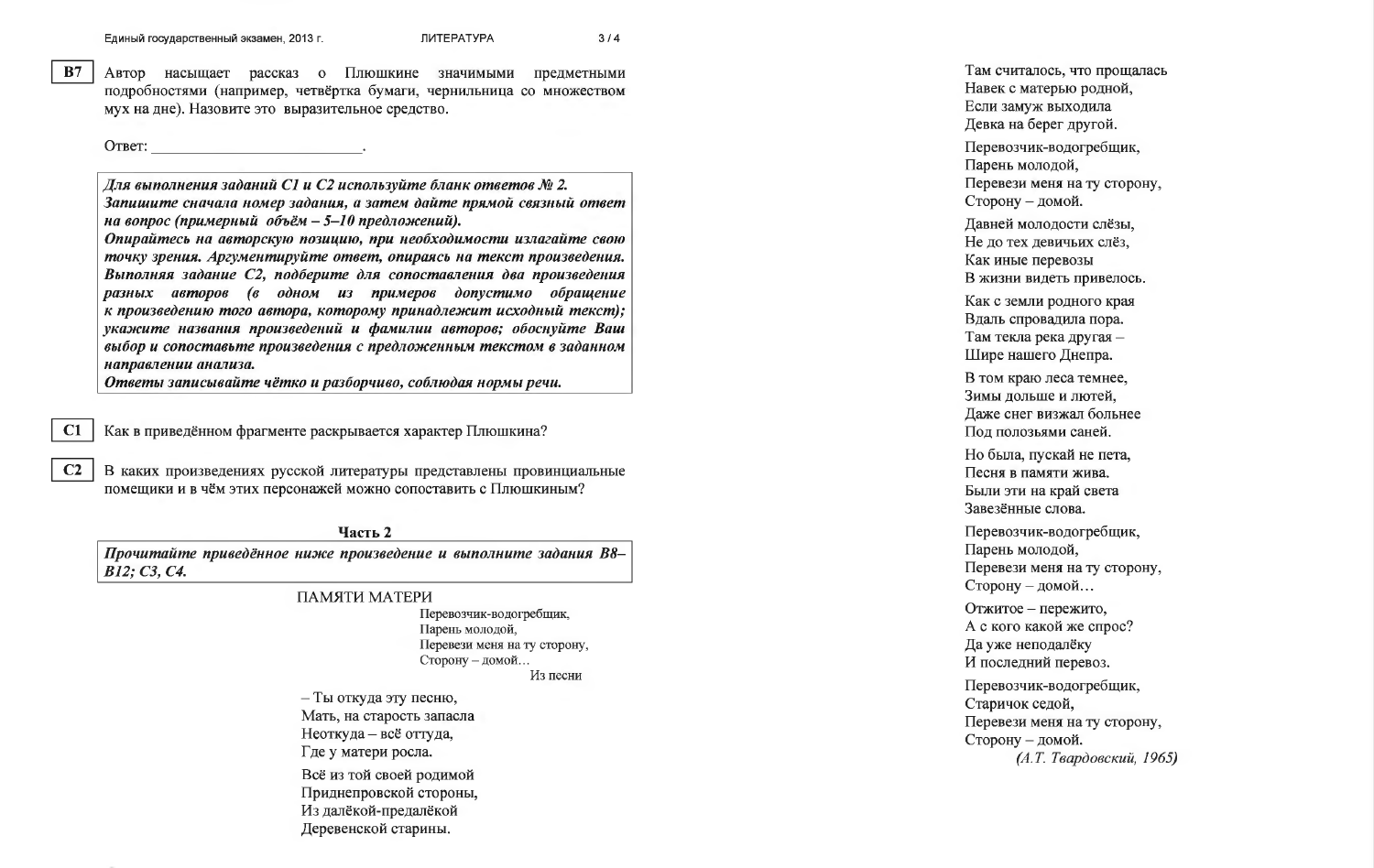Ответом к заданиям В8-В12 является слово, или словосочетание, или последовательность цифр. Впишите ответы сначала в текст работы, а затем перенесите их в бланк ответов № 1 справа от номера соответствующего задания, начиная с первой клеточки, без пробелов, запятых и других дополнительных символов. Каждую букву (цифру) пишите в отдельной клеточке в соответствии с приведёнными в бланке образцами.

**B8** 

Тексту стихотворения предпослана цитата из народной песни. Как называется такая цитата?

Ответ: что с последните село с последните село с последните село с последните село с последните село с последните с

**B9** Укажите вид тропа, характеризующийся переносом свойств одних предметов и явлений на другие по их сходству («молодости слёзы»).

Ответ: по последните село в село с по последните село с по последните село с по последните село с по последните с

Какое средство художественной изобразительности использует автор, чтобы  $B10$ показать суровые условия ссылки, куда попала мать («леса темнее», «зимы дольше и лютей»)?

Ответ: При последните село с последните село с последните село с последните село с последните село с последните с

Из приведённого ниже перечня выберите три названия художественных  $B11$ средств и приёмов, использованных поэтом в седьмой и восьмой строфах данного стихотворения.

1) ирония

- 2) звукопись
- 3) неологизм
- 4) олицетворение

 $5)$   $\pi$ OBTO $p$ 

Впишите соответствующие номера в таблицу в любой последовательности и перенесите в бланк ответов № 1.

Ответ:

 $B12$ Определите размер стихотворения «Памяти матери», взяв за основу седьмую строфу. (Дайте ответ без указания количества стоп.)

Ответ:

Для выполнения заданий СЗ и С4 используйте бланк ответов № 2. Запишите сначала номер задания, а затем дайте прямой связный ответ на вопрос (примерный объём - 5-10 предложений). Опирайтесь на авторскую позицию, при необходимости излагайте свою точку зрения. Аргументируйте ответ, опираясь на текст произведения. Выполняя задание С4, подберите для сопоставления два произведения разных авторов (в одном из примеров допустимо обращение к произведению того автора, которому принадлежит исходный текст); укажите названия произведений и фамилии авторов; обоснуйте Ваш выбор и сопоставьте произведения с предложенным текстом в заданном направлении анализа.

Ответы записывайте чётко и разборчиво, соблюдая нормы речи.

 $C3$ Какие чувства лирического героя нашли отражение в стихотворении «Памяти матери»?

В каких произведениях русской литературы создаётся образ матери и в чём  $C4$ эти произведения близки стихотворению А.Т. Твардовского?

# Часть 3

Для выполнения задания части 3 выберите только ОДНУ из предложенных тем сочинений (С5.1, С5.2, С5.3).

В бланке ответов № 2 укажите номер выбранной Вами темы, а затем напишите сочинение на эту тему в объёме не менее 200 слов (если объём сочинения менее 150 слов, то оно оценивается 0 баллов).

Опирайтесь на авторскую позицию и формулируйте свою точку зрения. Аргументируйте свои тезисы, опираясь на литературные произведения (в сочинении по лирике необходимо проанализировать не менее трёх стихотворений).

Используйте теоретико-литературные понятия для анализа произведения.

Продумывайте композицию сочинения.

Сочинение пишите чётко и разборчиво, соблюдая нормы речи.



Как в романе А.С. Пушкина «Капитанская дочка» раскрывается тема чести и бесчестия?



Каким предстаёт любовное чувство в лирике Ф.И. Тютчева?

Как противопоставлены мечта и реальность в пьесе М. Горького «На  $C5.3$ дне»?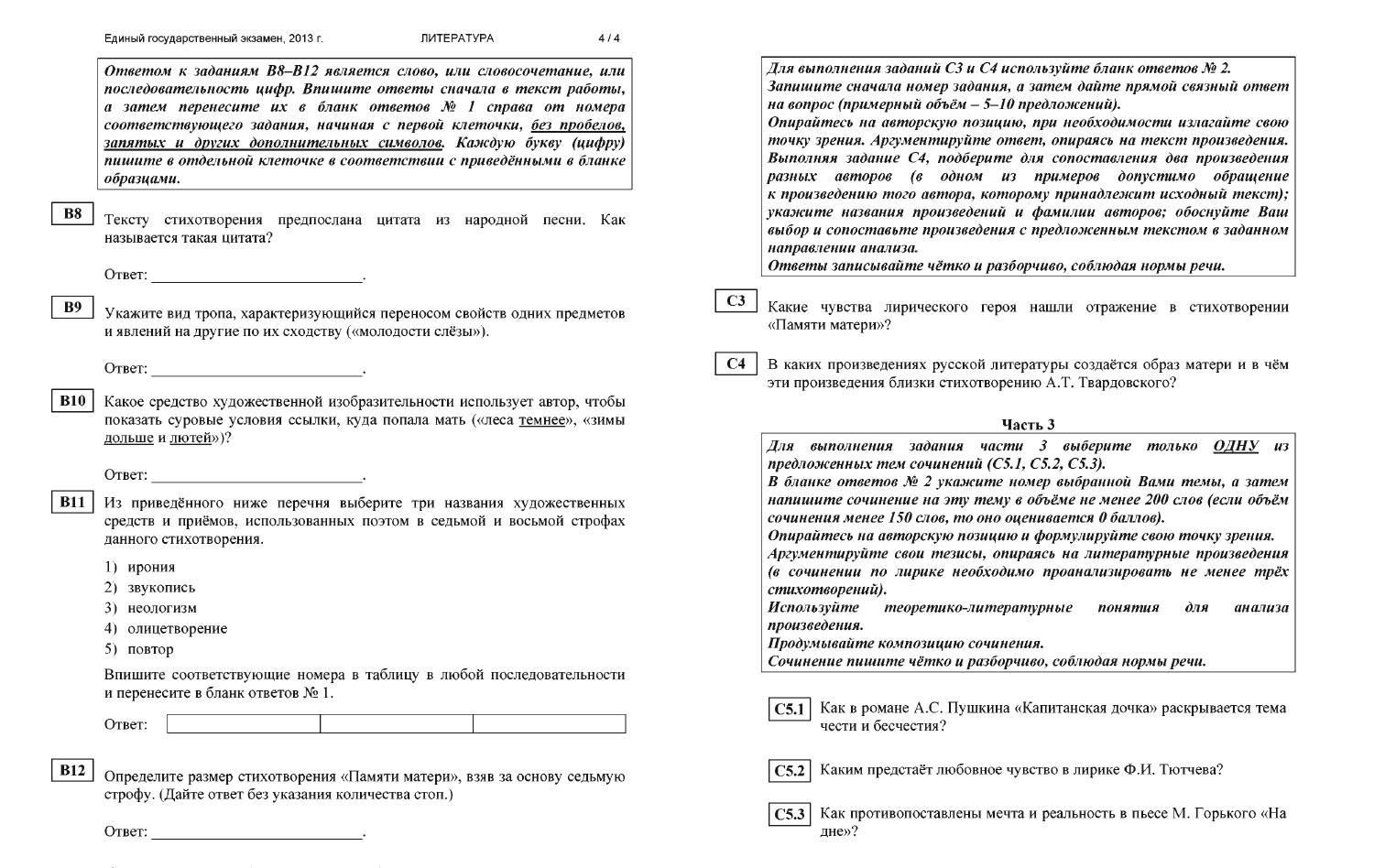#### Инструкция по выполнению работы

Экзаменационная работа по литературе состоит из 3 частей.

Часть 1 включает в себя анализ фрагмента эпического, или лироэпического, или драматического произведения: 7 заданий с кратким ответом (B1-B7), требующих написания слова, или сочетания слов, или последовательности цифр, и 2 задания с развёрнутым ответом в объёме 5-10 предложений (С1, С2).

Часть 2 включает в себя анализ лирического произведения: 5 заданий с кратким ответом (В8-В12) и 2 задания с развёрнутым ответом в объёме 5-10 предложений (СЗ, С4).

Выполняя задания С1-С4, постарайтесь сформулировать прямой связный ответ на поставленный вопрос, избегая пространных вступлений и характеристик, соблюдая нормы речи.

Указание на объём развёрнутых ответов в частях 1 и 2 условно, оценка ответа зависит от его содержательности.

Часть 3 включает в себя 3 задания, из которых нужно выбрать только ОДНО и дать на него развёрнутый аргументированный ответ в жанре сочинения на литературную тему объёмом не менее 200 слов.

При выполнении заданий с развёрнутым ответом опирайтесь на авторскую позицию, формулируйте свою точку зрения, используйте теоретико-литературные понятия для анализа произведения.

Продолжительность ЕГЭ по литературе - 235 минут. Рекомендуем не более 2 часов отвести на выполнение заданий частей 1 и 2, а остальное время - на задание части 3.

Ответы в бланках ЕГЭ записывайте чётко и разборчиво яркими чёрными чернилами. Допускается использование гелевой, капиллярной или перьевой ручек.

При выполнении заданий Вы можете пользоваться черновиком, но записи в нём не будут учитываться при оценивании работы.

Советуем выполнять задания в том порядке, в котором они даны. Для экономии времени пропускайте задание, которое не удаётся выполнить сразу, и переходите к следующему. Если после выполнения всей работы у Вас останется время, Вы сможете вернуться к пропущенным заданиям.

Баллы, полученные Вами за выполненные задания, суммируются. Постарайтесь выполнить как можно больше заданий и набрать наибольшее количество баллов.

#### Желаем успеха!

Прочитайте приведённый ниже фрагмент произведения и выполните задания В1-В7: С1, С2.

- Да, ведь вам нужен реестрик всех этих тунеядцев? Как же, я, как знал, всех их списал на особую бумажку, чтобы при первой подаче ревизии всех их вычеркнуть.

Плюшкин надел очки и стал рыться в бумагах. Развязывая всякие связки, он попотчевал своего гостя такою пылью, что тот чихнул. Наконец вытащил бумажку, всю исписанную кругом. Крестьянские имена усыпали её тесно, как мошки. Были там всякие: и Парамонов, и Пименов, и Пантелеймонов, и даже выглянул какой-то Григорий Доезжай-не-доедешь; всех было сто двадцать с лишком. Чичиков улыбнулся при виде такой многочисленности. Спрятав её в карман, он заметил Плюшкину, что ему нужно будет для совершения крепости приехать в город.

- В город? Да как же?.. а дом-то как оставить? Ведь у меня народ или вор, или мошенник: в день так оберут, что и кафтана не на чём будет повесить.

- Так не имеете ли кого-нибудь знакомого?

- Да кого же знакомого? Все мои знакомые перемерли или раззнакомились. Ах, батюшки! как не иметь, имею! - вскрикнул он. - Ведь знаком сам председатель, езжал даже в старые годы ко мне, как не знать! однокорытниками были, вместе по заборам лазили! как не знакомый? уж такой знакомый! так уж не к нему ли написать?

 $-$  И конечно, к нему.

- Как же, уж такой знакомый! в школе были приятели.

И на этом деревянном лице вдруг скользнул какой-то тёплый луч, выразилось не чувство, а какое-то бледное отражение чувства, явление, подобное неожиданному появлению на поверхности вод утопающего, произведшему радостный крик в толпе, обступившей берег. Но напрасно обрадовавшиеся братья и сёстры кидают с берега верёвку и ждут, не мелькнёт ли вновь спина или утомлённые бореньем руки, - появление было последнее. Глухо всё, и ещё страшнее и пустыннее становится после того затихнувшая поверхность безответной стихии. Так и лицо Плюшкина вслед за мгновенно скользнувшим на нём чувством стало ещё бесчувственней и ещё пошлее.

- Лежала на столе четвёртка чистой бумаги, - сказал он, - да не знаю, куда запропастилась: люди у меня такие негодные!

Тут стал он заглядывать и под стол и на стол, шарил везде и наконец закричал: «Мавра! а Maвpa!» На зов явилась женщина с тарелкой в руках, на которой лежал сухарь, уже знакомый читателю. И между ними произошёл такой разговор:

– Куда ты дела, разбойница, бумагу?

- Ей-богу, барин, не видывала, опричь небольшого лоскутка, которым изволили прикрыть рюмку.

 $1/4$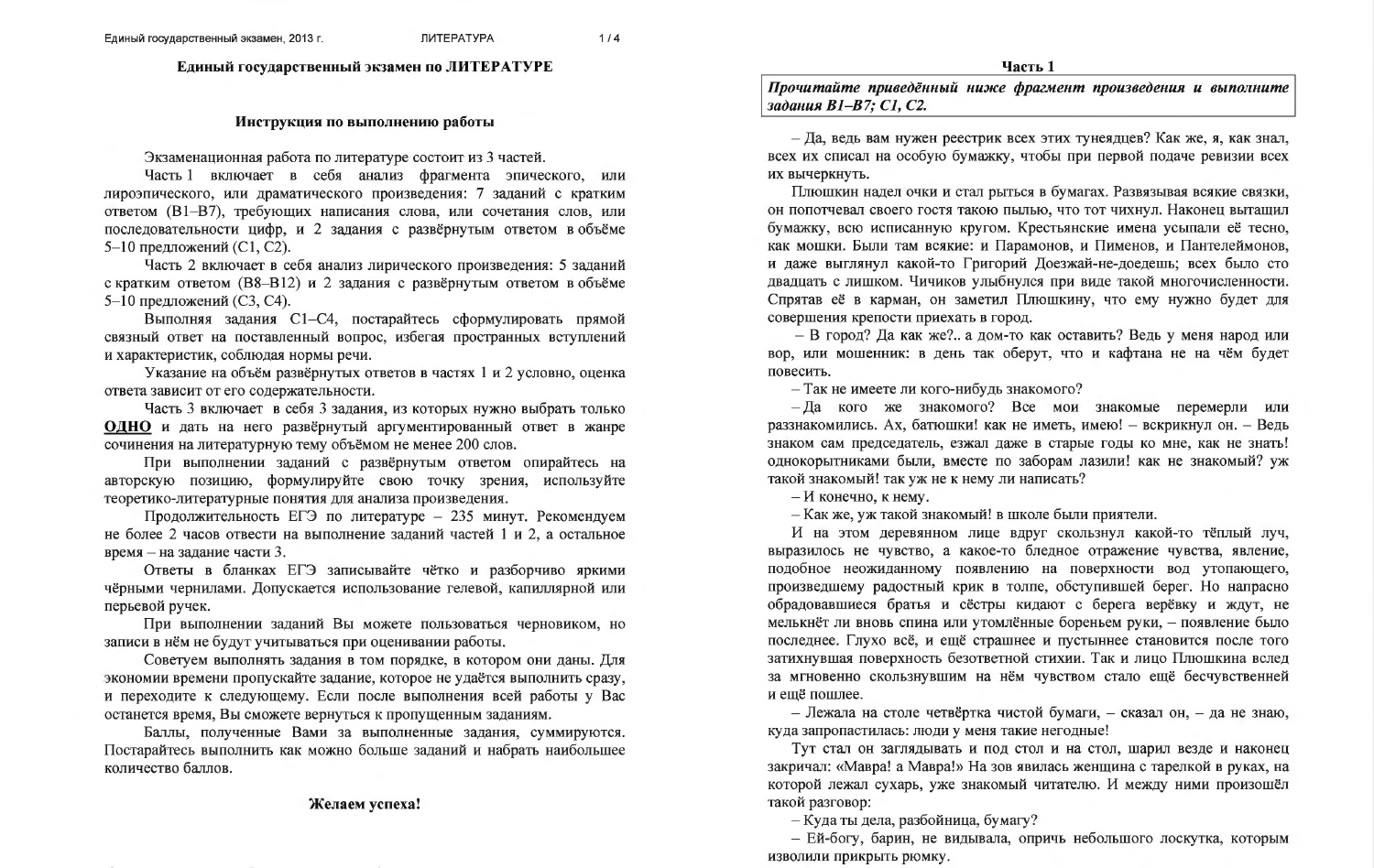- А вот я по глазам вижу, что подтибрила.

- Да на что ж бы я подтибрила? Ведь мне проку с ней никакого; я грамоте не знаю.

- Врёшь, ты снесла пономарёнку: он маракует, так ты ему и снесла.

- Да пономарёнок, если захочет, так достанет себе бумаги. Не видал он вашего лоскутка!

- Вот погоди-ка: на страшном суде черти припекут тебя за это железными рогатками! вот посмотришь, как припекут!

– Да за что же припекут, коли я не брала и в руки четвёртки? Уж скорее в другой какой бабьей слабости, а воровством меня ещё никто не попрекал.

- А вот черти-то тебя и припекут! скажут: «А вот тебе, мошенница, за то, что барина-то обманывала!», да горячими-то тебя и припекут!

- А я скажу: не за что! ей-богу, не за что, не брала я... Да вон она лежит на столе. Всегда понапраслиной попрекаете!

Плюшкин увидел, точно, четвёртку и на минуту остановился, пожевал губами и произнёс: «Ну, что ж ты расходилась так? Экая занозистая! Ей скажи только одно слово, а она уж в ответ десяток! Поди-ка принеси огоньку запечатать письмо. Да стой, ты схватишь сальную свечу, сало дело топкое: сгорит - да и нет, только убыток; а ты принеси-ка мне лучинку!»

Мавра ушла, а Плюшкин, севши в кресла и взявши в руку перо, долго ещё ворочал на все стороны четвёртку, придумывая: нельзя ли отделить от неё ещё осьмушку, но наконец убедился, что никак нельзя; всунул перо в чернильницу с какою-то заплесневшею жидкостью и множеством мух на дне и стал писать, выставляя буквы, похожие на музыкальные ноты, придерживая поминутно прыть руки, которая расскакивалась по всей бумаге, лепя скупо строка на строку, и не без сожаления подумывая о том, что всё ещё останется много чистого пробела.

(Н.В. Гоголь, «Мёртвые души»)

Ответом к заданиям В1-В7 является слово, или словосочетание, или последовательность цифр. Впишите ответы сначала в текст работы, а затем перенесите их в бланк ответов № 1 справа от номера соответствующего задания, начиная с первой клеточки, без пробелов, запятых и других дополнительных символов. Каждую букву (шифру) пишите в отдельной клеточке в соответствии с приведёнными в бланке образцами.

Как Н.В. Гоголь определил жанр «Мёртвых душ»? **B1** Ответ:

 $B2$ Автор противопоставляет мимолётное чувство, скользнувшее по лицу Плюшкина, обычно деревянному, бесчувственному выражению этого лица. Как называется приём противопоставления в художественном произведении?

**B3** Каким термином обозначается выразительное средство, основанное на сопоставлении предметов, явлений, например: «Крестьянские имена усыпали её тесно, как мошки»?

Ответ: При последните село в село с последните село с последните село с последните село с последните село с по

До приезда к Плюшкину Чичиков посещает других помещиков. Установите  $B4$ соответствие между помещиками и их описаниями, данными в произведении. К каждой позиции первого столбца подберите соответствующую позицию из второго столбца.

ПОМЕШИКИ

- А) Ноздрёв Б) Манилов
- В) Собакевич

# **ОПИСАНИЯ**

1) «никакими средствами и стараньями нельзя бы докопаться, из чего состряпан был его халат:

рукава и верхние полы до того засалились и залоснились, что походили на юфть, какая идёт на сапоги»

- 2) «очень недурно сложенный молодец с полными румяными щеками, с белыми, как снег, зубами и чёрными, как смоль, бакенбардами»
- 3) «фрак на нём был совершенно медвежьего цвета, рукава длинны, панталоны длинны, ступал ступнями  $O<sub>H</sub>$ и вкривь и вкось и наступал беспрестанно на чужие ноги»
- 4) «черты лица его были не лишены приятности, но в эту приятность, казалось, чересчур было передано сахару»

Ответ запишите цифрами в таблице и перенесите в бланк ответов № 1.

| <b>DAT</b> |  |  |  |  |
|------------|--|--|--|--|
|            |  |  |  |  |

**B5** Обращаясь к Мавре, Плюшкин употребляет разговорные слова, не входящие в литературный язык («подтибрила», «маракует»). Как называются такие слова?

Ответ: При совмещении с при совмещении с при совмещении с при совмещении с при совмещении с при совмещении с п

Выпишите из фрагмента глагол, который неоднократно повторяет Плюшкин, **B6** желая напугать и уличить в воровстве Мавру.

Ответ: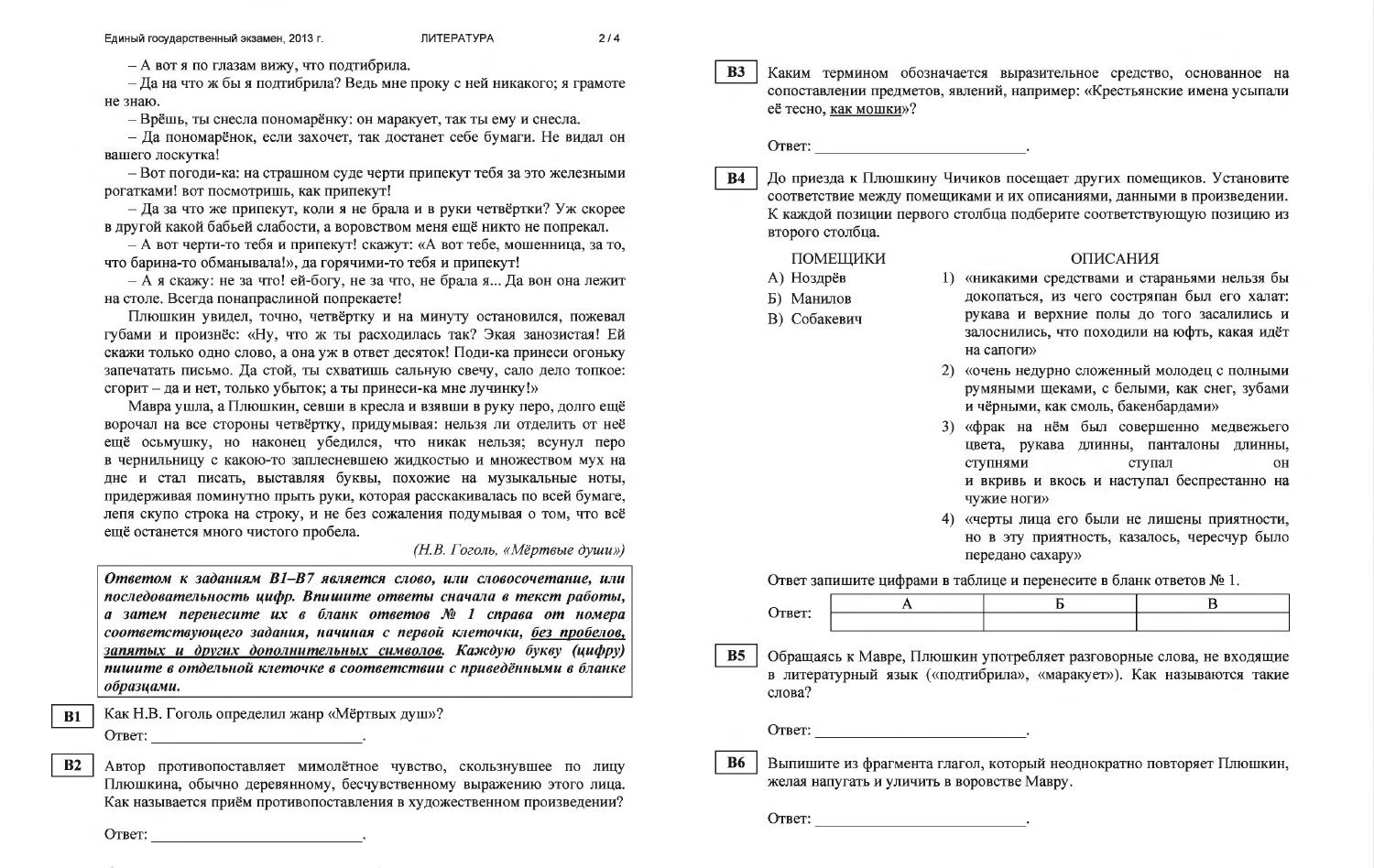Фамилия Платона Михайловича является средством его характеристики. Как называют в литературоведении такую фамилию (ответ запишите в именительном падеже)?

Ответ:

 $B7$ 

Для выполнения заданий С1 и С2 используйте бланк ответов № 2. Запишите сначала номер задания, а затем дайте прямой связный ответ на вопрос (примерный объём - 5-10 предложений).

Опирайтесь на авторскую позицию, при необходимости излагайте свою точку зрения. Аргументируйте ответ, опираясь на текст произведения. Выполняя задание С2, подберите для сопоставления два произведения разных авторов (в одном из примеров допустимо обращение к произведению того автора, которому принадлежит исходный текст); укажите названия произведений и фамилии авторов; обоснуйте Ваш выбор и сопоставьте произведения с предложенным текстом в заданном направлении анализа.

Ответы записывайте чётко и разборчиво, соблюдая нормы речи.

Почему советы Чацкого пришлись не по душе Наталье Дмитриевне и её  $C1$ мужу?

В каких произведениях русских писателей изображены герои-антиподы  $C2$ и в чём этих героев можно сопоставить с участниками данной сцены «Горя от ума»?

## Часть 2

Прочитайте приведённое ниже произведение и выполните задания В8-B12; C3, C4.

# ЛИЛИЧКА!

Вместо письма Дым табачный воздух выел. Комнатаглава в крученыховском аде. Вспомниза этим окном впервые руки твои, исступлённый, гладил. Сегодня сидишь вот, сердце в железе. День ещё выгонишь, может быть, изругав. В мутной передней долго не влезет сломанная дрожью рука в рукав.

Выбегу. тело в улицу брошу я. Дикий, обезумлюсь. отчаяньем иссечась. Не надо этого, дорогая, хорошая, дай простимся сейчас. Всё равно любовь моя тяжкая гиря ведь висит на тебе. куда ни бежала б. Дай в последнем крике выреветь горечь обиженных жалоб. Если быка трудом уморятон уйдёт, разляжется в холодных водах. Кроме любви твоей, мне нету моря, а у любви твоей и плачем не вымолишь отдых. Захочет покоя уставший слон царственный ляжет в опожаренном песке. Кроме любви твоей, мне нету солнца, ая и не знаю, где ты и с кем. Если б так поэта измучила, OH любимую на деньги б и славу выменял, а мне ни один не радостен звон, кроме звона твоего любимого имени. И в пролёт не брошусь, и не выпью яда, и курок не смогу над виском нажать. Надо мною, кроме твоего взгляда, не властно лезвие ни одного ножа. Завтра забудешь, что тебя короновал, что душу цветущую любовью выжег, и суетных дней взметённый карнавал растреплет страницы моих книжек...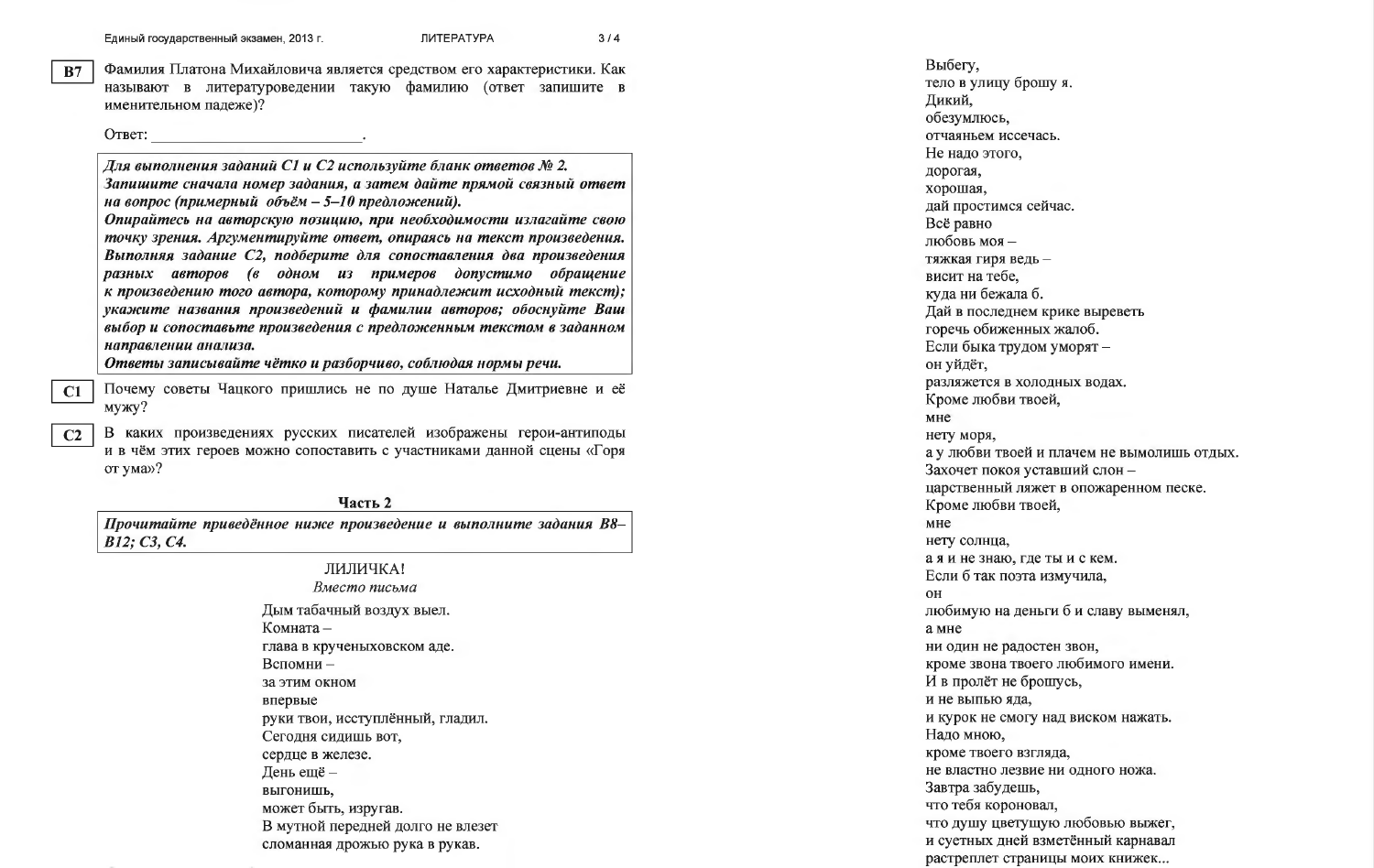Слов моих сухие листья ли заставят остановиться. жално лыша? Лай хоть последней нежностью выстелить твой уходящий шаг. (В.В. Маяковский, 1916)

Ответом к заданиям В8-В12 является слово, или словосочетание, или последовательность иифр. Впишите ответы сначала в текст работы. а затем перенесите их в бланк ответов № 1 справа от номера соответствующего задания, начиная с первой клеточки, без пробелов, запятых и других дополнительных символов. Каждую букву (цифру) пишите в отдельной клеточке в соответствии с приведёнными в бланке образцами.

**B8** 

К какому авангардистскому поэтическому течению традиционно относят раннее творчество В.В. Маяковского?

Ответ: что с последните село с последните село с последните село с последните село с последните село с последните с

Как называется созвучие концов стихотворных строк - важный ритмический **B9** элемент стиха («выменял - имени»; «листья ли - выстелить»)?

Ответ: При последните последните последните се при последните последните се при последните се при последните с

 $B10<sup>1</sup>$ Назовите термин, которым обозначают художественное преувеличение («Кроме любви твоей, / мне / нету моря... / Кроме любви твоей, / мне / нету солнца»).

Из приведённого ниже перечня выберите три названия художественных  $B11$ средств и приёмов, использованных поэтом во фрагменте, начинающемся со слов «Дым табачный воздух выел» и заканчивающемся словами «...руки твои, исступлённый, гладил».

1) символ

- 2) метафора
- 3) инверсия

4) ирония

5) звукопись

Впишите соответствующие номера в таблицу в любой последовательности и перенесите в бланк ответов № 1.

Назовите классический лирический жанр, к которому относится данное  $B12$ стихотворение.

Ответ: на последните село в село в село в село в село в село в село в село в село в село в село в село в село в с

Для выполнения заданий СЗ и С4 используйте бланк ответов № 2. Запишите сначала номер задания, а затем дайте прямой связный ответ на вопрос (примерный объём - 5-10 предложений).

Опирайтесь на авторскую позицию, при необходимости излагайте свою точку зрения. Аргументируйте ответ, опираясь на текст произведения. Выполняя задание С4, подберите для сопоставления два произведения разных авторов (в одном из примеров допустимо обращение к произведению того автора, которому принадлежит исходный текст); укажите названия произведений и фамилии авторов; обоснуйте Ваш выбор и сопоставьте произведения с предложенным текстом в заданном направлении анализа.

Ответы записывайте чётко и разборчиво, соблюдая нормы речи.

Каким предстаёт лирический герой стихотворения В.В. Маяковского  $C3$ «Лиличка!»?

В каких произведениях русских поэтов звучит тема любви и в чём эти  $C4$ произведения созвучны стихотворению В.В. Маяковского «Лиличка!»?

 $\frac{1}{2}$ 

| 14 L I B J                                                                                                                        |  |  |  |  |  |  |  |
|-----------------------------------------------------------------------------------------------------------------------------------|--|--|--|--|--|--|--|
| выполнения задания части 3 выберите только<br>ОДНУ<br>Для<br>$\mu$ <sub>3</sub><br>предложенных тем сочинений (С5.1, С5.2, С5.3). |  |  |  |  |  |  |  |
| В бланке ответов № 2 укажите номер выбранной Вами темы, а затем                                                                   |  |  |  |  |  |  |  |
| напишите сочинение на эту тему в объёме не менее 200 слов (если объём                                                             |  |  |  |  |  |  |  |
| сочинения менее 150 слов, то оно оценивается 0 баллов).                                                                           |  |  |  |  |  |  |  |
| Опирайтесь на авторскую позицию и формулируйте свою точку зрения.                                                                 |  |  |  |  |  |  |  |
| Аргументируйте свои тезисы, опираясь на литературные произведения                                                                 |  |  |  |  |  |  |  |
| (в сочинении по лирике необходимо проанализировать не менее трёх                                                                  |  |  |  |  |  |  |  |
| стихотворений).                                                                                                                   |  |  |  |  |  |  |  |
| Используйте теоретико-литературные<br>для<br>понятия<br>анализа                                                                   |  |  |  |  |  |  |  |
| произведения.                                                                                                                     |  |  |  |  |  |  |  |
| Продумывайте композицию сочинения.                                                                                                |  |  |  |  |  |  |  |
| Сочинение пишите чётко и разборчиво, соблюдая нормы речи.                                                                         |  |  |  |  |  |  |  |
| Каково значение образа Савельича в романе<br>А.С. Пушкина<br>C <sub>5.1</sub><br>«Капитанская дочка»?                             |  |  |  |  |  |  |  |
| Сатиру М.Е. Салтыкова-Щедрина его современники<br>C5.2<br>называли                                                                |  |  |  |  |  |  |  |
| «горькой». Чем можно объяснить такую оценку? (По произведениям                                                                    |  |  |  |  |  |  |  |
| М.Е. Салтыкова-Шедрина.)                                                                                                          |  |  |  |  |  |  |  |

Как в лирике А.А. Ахматовой раскрывается тема поэтического  $C5.3$ творчества?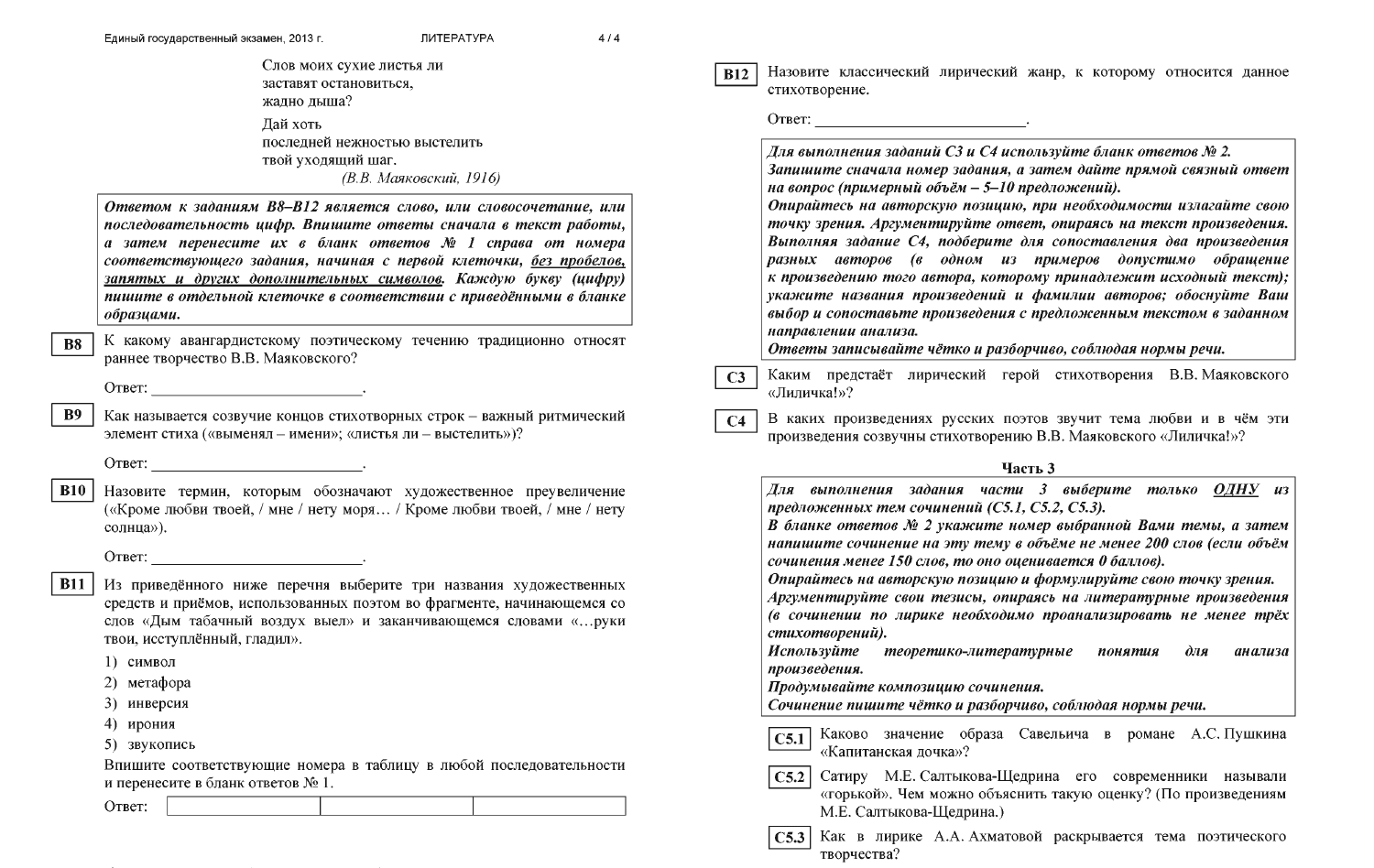#### Инструкция по выполнению работы

Экзаменационная работа по литературе состоит из 3 частей.

Часть 1 включает в себя анализ фрагмента эпического, или лироэпического, или драматического произведения: 7 заданий с кратким ответом (B1-B7), требующих написания слова, или сочетания слов, или последовательности цифр, и 2 задания с развёрнутым ответом в объёме 5-10 предложений (С1, С2).

Часть 2 включает в себя анализ лирического произведения: 5 заданий с кратким ответом (В8-В12) и 2 задания с развёрнутым ответом в объёме 5-10 предложений (СЗ, С4).

Выполняя задания С1-С4, постарайтесь сформулировать прямой связный ответ на поставленный вопрос, избегая пространных вступлений и характеристик, соблюдая нормы речи.

Указание на объём развёрнутых ответов в частях 1 и 2 условно, оценка ответа зависит от его содержательности.

Часть 3 включает в себя 3 задания, из которых нужно выбрать только ОДНО и дать на него развёрнутый аргументированный ответ в жанре сочинения на литературную тему объёмом не менее 200 слов.

При выполнении заданий с развёрнутым ответом опирайтесь на авторскую позицию, формулируйте свою точку зрения, используйте теоретико-литературные понятия для анализа произведения.

Продолжительность ЕГЭ по литературе - 235 минут. Рекомендуем не более 2 часов отвести на выполнение заданий частей 1 и 2, а остальное время - на задание части 3.

Ответы в бланках ЕГЭ записывайте чётко и разборчиво яркими чёрными чернилами. Допускается использование гелевой, капиллярной или перьевой ручек.

При выполнении заданий Вы можете пользоваться черновиком, но записи в нём не будут учитываться при оценивании работы.

Советуем выполнять задания в том порядке, в котором они даны. Для экономии времени пропускайте задание, которое не удаётся выполнить сразу, и переходите к следующему. Если после выполнения всей работы у Вас останется время, Вы сможете вернуться к пропущенным заданиям.

Баллы, полученные Вами за выполненные задания, суммируются. Постарайтесь выполнить как можно больше заданий и набрать наибольшее количество баллов.

Желаем успеха!

Прочитайте приведённый ниже фрагмент произведения и выполните задания В1-В7: С1. С2.

#### **SRIEHUE 6**

Чацкий, Наталья Дмитриевна, Платон Михайлович.

#### Наталья Дмитриевна

Вот мой Платон Михайлыч.

Чанкий

#### **Ба!**

Друг старый, мы давно знакомы, вот судьба!

Платон Михайлович

Здорово, Чацкий, брат!

# Чанкий

Платон любезный, славно. Похвальный лист тебе: ведёшь себя исправно.

## Платон Михайлович

Как видишь, брат: Московский житель и женат.

#### Чанкий

Забыт шум лагерный, товарищи и братья? Спокоен и ленив?

#### Платон Михайлович

Нет, есть-таки занятья: На флейте я твержу дуэт А-мольный...

# Чанкий

Что твердил назад тому пять лет? Ну, постоянный вкус! в мужьях всего дороже!

#### Платон Михайлович

Брат, женишься, тогда меня вспомянь! От скуки будешь ты свистеть одно и то же.

#### Чанкий

От скуки! как? уж ей ты платишь дань?

 $1/4$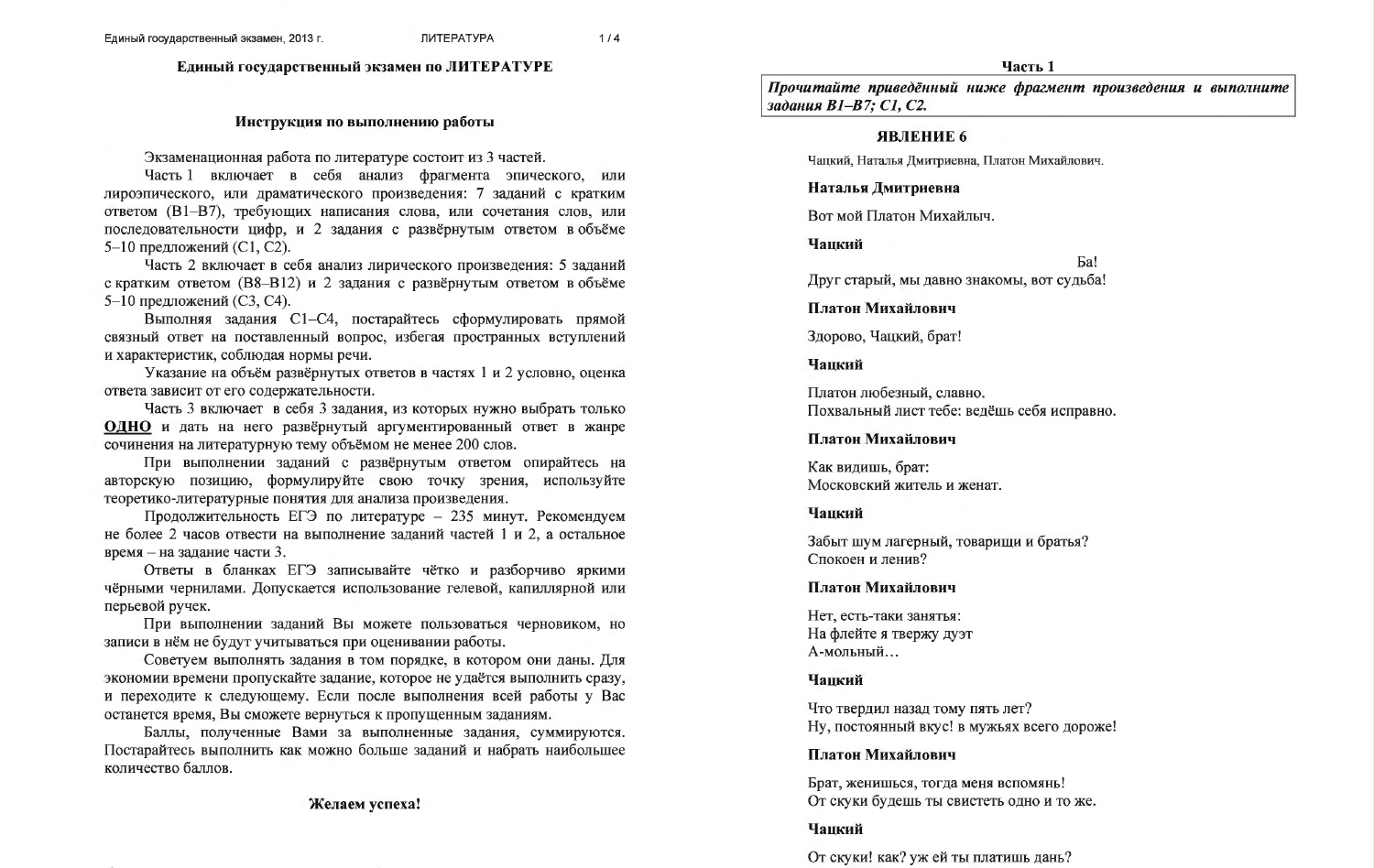| 2/4<br>Единый государственный экзамен, 2013 г.<br>ЛИТЕРАТУРА                                                                                                                                                                                                                                                                                                                                                                  |                                                                                                                                                                                                                                                                                                                                                 |
|-------------------------------------------------------------------------------------------------------------------------------------------------------------------------------------------------------------------------------------------------------------------------------------------------------------------------------------------------------------------------------------------------------------------------------|-------------------------------------------------------------------------------------------------------------------------------------------------------------------------------------------------------------------------------------------------------------------------------------------------------------------------------------------------|
| Наталья Дмитриевна                                                                                                                                                                                                                                                                                                                                                                                                            | B2<br>Назовите жанр, к которому относится пьеса А.С. Грибоедова «Горе от ума».                                                                                                                                                                                                                                                                  |
| Платон Михайлыч мой к занятьям склонен разным,<br>Которых нет теперь - к ученьям и смотрам,<br>К манежу Иногда скучает по утрам.                                                                                                                                                                                                                                                                                              | Ответ: по последните село в село в село в село в село в село в село в село в село в село в село в село в село в                                                                                                                                                                                                                                 |
| Чашкий                                                                                                                                                                                                                                                                                                                                                                                                                        | Реплики героев А.С. Грибоедова разошлись на цитаты («Ну, постоянный<br><b>B3</b>                                                                                                                                                                                                                                                                |
| А кто, любезный друг, велит тебе быть праздным?<br>В полк, эскадрон дадут. Ты обер или штаб?                                                                                                                                                                                                                                                                                                                                  | вкус! в мужьях всего дороже!»; «Брат, женишься, тогда меня вспомянь! /<br>От скуки будешь ты свистеть одно и то же»). Укажите термин, которым<br>называют меткие образные выражения.                                                                                                                                                            |
| Наталья Дмитриевна                                                                                                                                                                                                                                                                                                                                                                                                            |                                                                                                                                                                                                                                                                                                                                                 |
| Платон Михайлыч мой здоровьем очень слаб.                                                                                                                                                                                                                                                                                                                                                                                     |                                                                                                                                                                                                                                                                                                                                                 |
| Чашкий                                                                                                                                                                                                                                                                                                                                                                                                                        | На бал в доме Фамусова собирается множество гостей. Установите<br><b>B4</b><br>соответствие между персонажами и цитатами, характеризующими их                                                                                                                                                                                                   |
| Здоровьем слаб! Давно ли?                                                                                                                                                                                                                                                                                                                                                                                                     | истинное отношение к балу.                                                                                                                                                                                                                                                                                                                      |
| Наталья Дмитриевна                                                                                                                                                                                                                                                                                                                                                                                                            | К каждой позиции первого столбца подберите соответствующую позицию из<br>второго столбца.                                                                                                                                                                                                                                                       |
| Все рюматизм и головные боли.                                                                                                                                                                                                                                                                                                                                                                                                 | ПЕРСОНАЖИ<br>ЦИТАТЫ                                                                                                                                                                                                                                                                                                                             |
| Чацкий                                                                                                                                                                                                                                                                                                                                                                                                                        | 1) «Бал вещь хорошая, неволя-то горька»<br>А) Чацкий                                                                                                                                                                                                                                                                                            |
| Движенья более. В деревню, в тёплый край.<br>Будь чаще на коне. Деревня летом - рай.                                                                                                                                                                                                                                                                                                                                          | 2) «Признайся, весело у Фамусовых было».<br>Б) Платон Михайлович<br>В) Наталья Дмитриевна<br>3) «Ну бал! Ну Фамусов! Умел гостей назвать!<br>Какие-то уроды с того света,                                                                                                                                                                       |
| Наталья Дмитриевна                                                                                                                                                                                                                                                                                                                                                                                                            | И не с кем говорить, и не с кем танцевать».                                                                                                                                                                                                                                                                                                     |
| Платон Михайлыч город любит,<br>Москву; за что в глуши он дни свои погубит!                                                                                                                                                                                                                                                                                                                                                   | 4) «Да, мочи нет: мильон терзаний<br>Груди от дружеских тисков,<br>Ногам от шарканья, ушам от восклицаний,                                                                                                                                                                                                                                      |
| Чацкий                                                                                                                                                                                                                                                                                                                                                                                                                        | А пуще голове от всяких пустяков».                                                                                                                                                                                                                                                                                                              |
| Москву и город Ты чудак! А помнишь прежнее?                                                                                                                                                                                                                                                                                                                                                                                   | Ответ запишите цифрами в таблице и перенесите в бланк ответов № 1.                                                                                                                                                                                                                                                                              |
| Платон Михайлович                                                                                                                                                                                                                                                                                                                                                                                                             | $\mathbf{E}$<br>$\mathbf{B}$<br>A<br>Ответ:                                                                                                                                                                                                                                                                                                     |
| Да, брат, теперь не так<br>(А.С. Грибоедов, «Горе от ума»)                                                                                                                                                                                                                                                                                                                                                                    | <b>B5</b><br>Чацкий в разговоре с Платоном Михайловичем вспоминает холостяцкую                                                                                                                                                                                                                                                                  |
| Ответом к заданиям В1-В7 является слово, или словосочетание, или<br>последовательность цифр. Впишите ответы сначала в текст работы,<br>а затем перенесите их в бланк ответов № 1 справа от номера<br>соответствующего задания, начиная с первой клеточки, без пробелов,<br>запятых и других дополнительных символов. Каждую букву (цифру)<br>пишите в отдельной клеточке в соответствии с приведёнными в бланке<br>образцами. | жизнь, чем вызывает неудовольствие жены Горича. Как в литературоведении<br>называется столкновение характеров и обстоятельств, лежащее в основе<br>развития действия?<br>OTBeT: $\qquad \qquad$<br>Данный фрагмент содержит обмен репликами между персонажами пьесы<br><b>B6</b><br>Чацким и супругами Горичами. Укажите термин, обозначающий в |
| Назовите литературный род, к которому относится произведение<br><b>B</b> 1<br>А.С. Грибоедова.                                                                                                                                                                                                                                                                                                                                | литературоведении разговор между двумя и более лицами.                                                                                                                                                                                                                                                                                          |
| Ответ:                                                                                                                                                                                                                                                                                                                                                                                                                        |                                                                                                                                                                                                                                                                                                                                                 |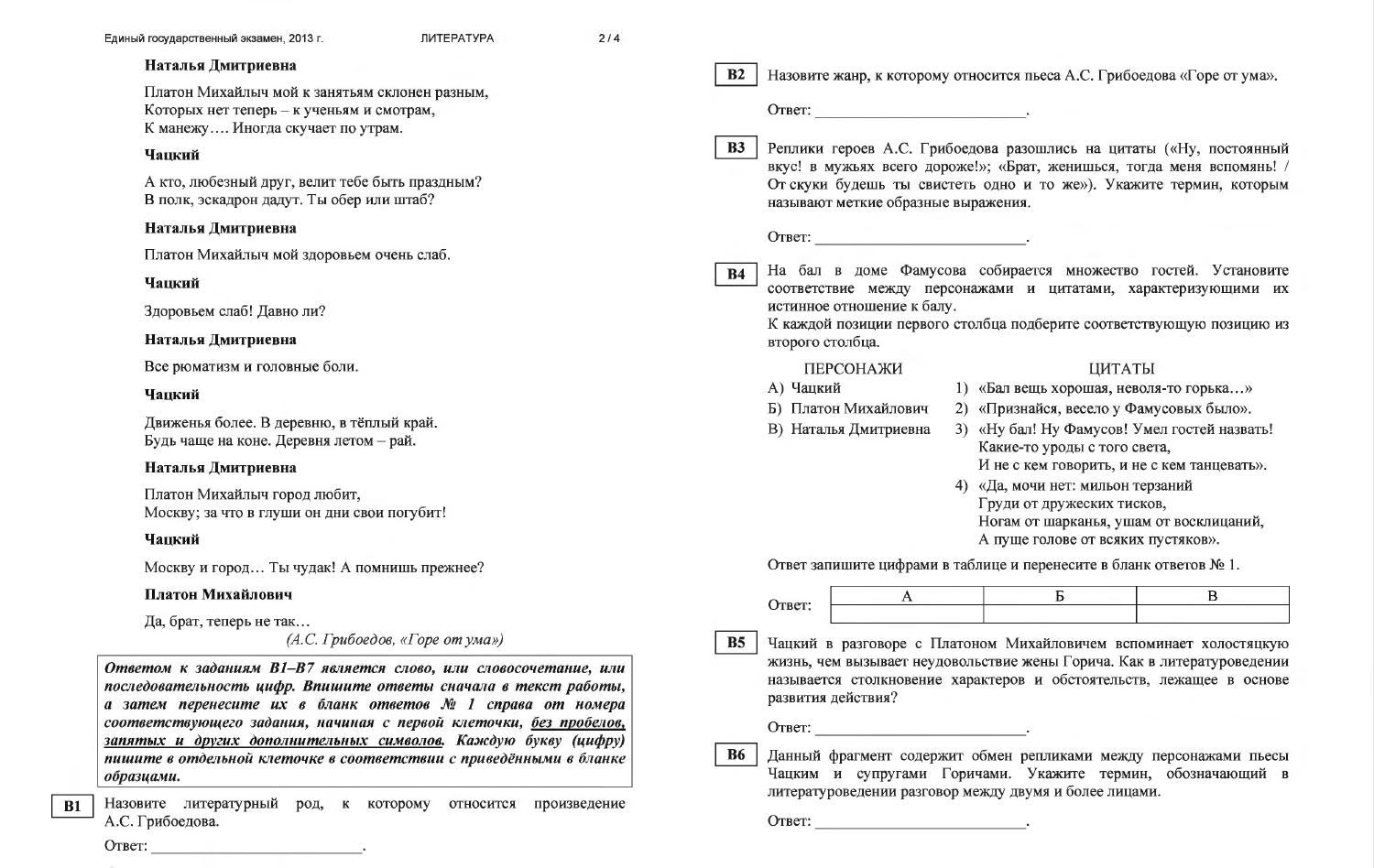Размышления Печорина («...мы ко всему довольно равнодушны...») почти буквально напоминают слова одного из стихотворений М.Ю. Лермонтова, в котором поэт осмысливает место своего поколения в истории: «К добру и злу постыдно равнодушны...». Как называется это стихотворение?

Ответ: на полно по себя в себя с после с себя с по себя с по себя с по себя с по себя с по себя с по себя с по

Для выполнения заданий С1 и С2 используйте бланк ответов № 2. Запишите сначала номер задания, а затем дайте прямой связный ответ на вопрос (примерный объём - 5-10 предложений).

Опирайтесь на авторскую позицию, при необходимости излагайте свою точку зрения, Аргументируйте ответ, опираясь на текст произведения, Выполняя задание С2, подберите для сопоставления два произведения разных авторов (в одном из примеров допустимо обращение к произведению того автора, которому принадлежит исходный текст); укажите названия произведений и фамилии авторов; обоснуйте Ваш выбор и сопоставьте произведения с предложенным текстом в заданном направлении анализа.

Ответы записывайте чётко и разборчиво, соблюдая нормы речи.

В чём схожи и чем различаются Печорин и Вернер?

 $C2$ 

 $C1$ 

 $B7$ 

В каких произведениях отечественной классики изображены герои, связанные приятельскими отношениями, и в чём эти герои могут быть сопоставлены с Печориным и Вернером?

Прочитайте приведённое ниже произведение и выполните задания В8-B12: C3. C4.

> Не жалею, не зову, не плачу, Всё пройдёт, как с белых яблонь дым. Увяданья золотом охваченный, Я не буду больше молодым.

Ты теперь не так уж будешь биться, Сердце, тронутое холодком, И страна берёзового ситца Не заманит шляться босиком.

Дух бродяжий! ты все реже, реже Расшевеливаешь пламень уст. О, моя утраченная свежесть, Буйство глаз и половодье чувств.

Я теперь скупее стал в желаньях, Жизнь моя? иль ты приснилась мне? Словно я весенней гулкой ранью Проскакал на розовом коне.

Все мы, все мы в этом мире тленны, Тихо льется с клёнов листьев мель... Будь же ты вовек благословенно, Что пришло процвесть и умереть. (С.А. Есенин. 1921)

Ответом к заданиям В8-В12 является слово, или словосочетание, или последовательность цифр. Впишите ответы сначала в текст работы, а затем перенесите их в бланк ответов № 1 справа от номера соответствующего задания, начиная с первой клеточки, без пробелов, запятых и других дополнительных символов. Каждую букву (цифру) пишите в отдельной клеточке в соответствии с приведёнными в бланке образиами.

Назовите жанр классической поэзии, черты которого присутствуют в **B8** стихотворении С.А. Есенина «Не жалею, не зову, не плачу...».

Ответ: на полно по стал с поставление с по стал с по стал с по стал с по стал с по стал с по стал с по стал с по стал с по стал с по стал с по стал с по стал с по стал с по стал с по стал с по стал с по стал с по стал с по

Как называется стилистический приём, основанный на повторе одинаковых **B9** согласных в строке: «Дух бродяжий! ты все реже, реже...»?

Ответ: по последните село в село с последните село с последните село с по село с по село с по село с по село с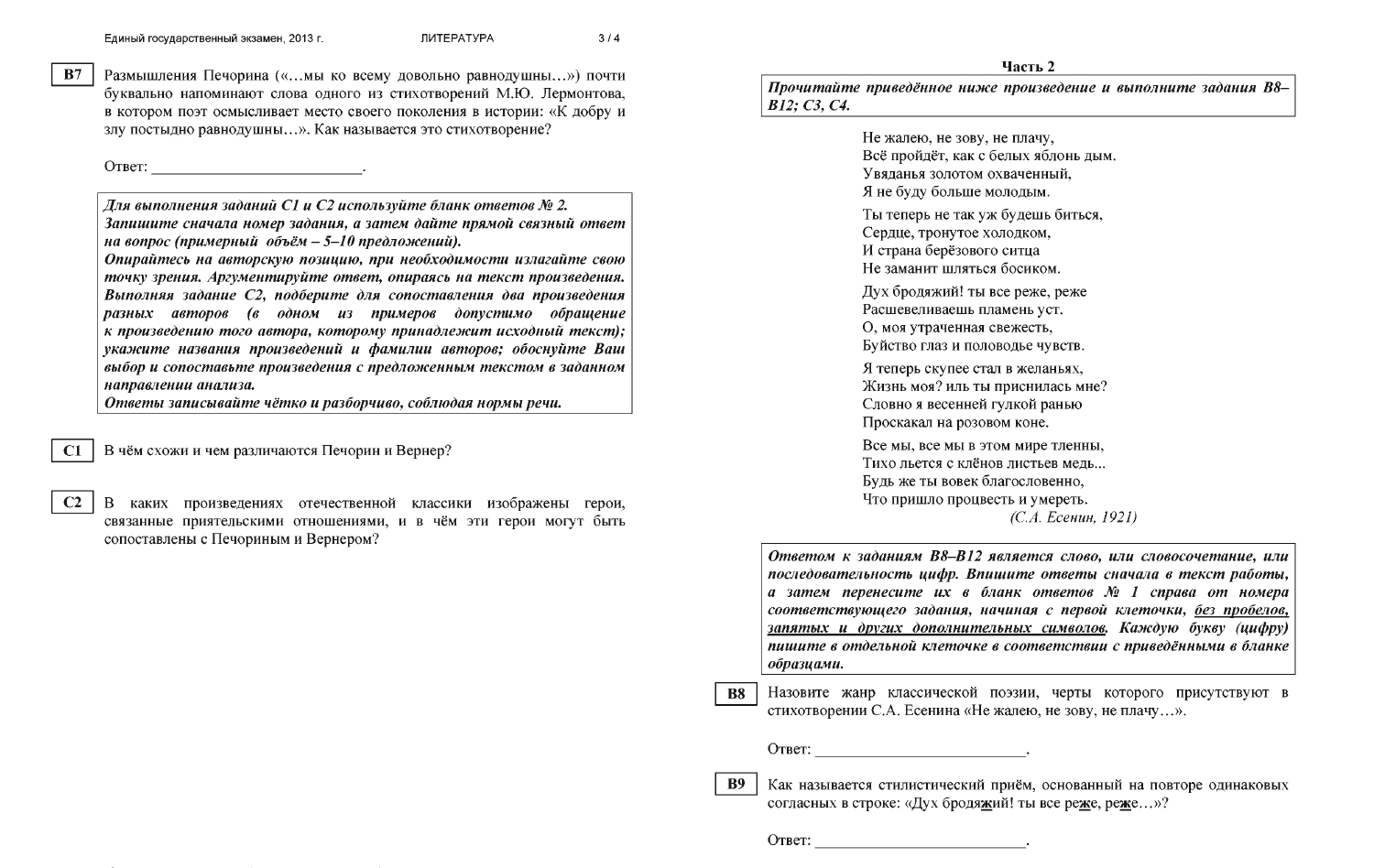|  |  | В10 Назовите средство художественной выразительности, основанное на |  |  |  |  |
|--|--|---------------------------------------------------------------------|--|--|--|--|
|  |  | переносе свойств одних предметов или явлений на другие по сходству  |  |  |  |  |
|  |  | (например, «белых яблонь дым», «увяданья золотом охваченный»).      |  |  |  |  |

Ответ: the contract of the contract of the contract of

 $R11$ 

Из приведённого ниже перечня выберите три названия художественных средств и приёмов, использованных поэтом в стихотворении.

 $1)$  повтор

2) сравнение

3) гротеск

4) анафора

5) риторический вопрос

Впишите соответствующие номера в таблицу в любой последовательности и перенесите в бланк ответов № 1.

Ответ:

**B12** 

 $C3$ 

Каким размером написано стихотворение С.А. Есенина «Не жалею, не зову, не плачу...»? (Дайте ответ без указания количества стоп.)

Ответ: по последните се поставите се подължава с поставите се поставите се поставите се поставите се поставите с

Для выполнения заданий СЗ и С4 используйте бланк ответов № 2. Запишите сначала номер задания, а затем дайте прямой связный ответ на вопрос (примерный объём - 5-10 предложений).

Опирайтесь на авторскую позицию, при необходимости излагайте свою точку зрения. Аргументируйте ответ, опираясь на текст произведения. Выполняя задание С4, подберите для сопоставления два произведения разных авторов (в одном из примеров допустимо обращение к произведению того автора, которому принадлежит исходный текст); укажите названия произведений и фамилии авторов; обоснуйте Ваш выбор и сопоставьте произведения с предложенным текстом в заданном направлении анализа.

Ответы записывайте чётко и разборчиво, соблюдая нормы речи.

Почему размышления поэта о прощании с молодостью, так трагично звучащие в стихотворении, завершаются светло и спокойно?

 $C4$ В каких произведениях русских поэтов звучит мотив быстротечности жизни и в чём эти произведения созвучны стихотворению С.А. Есенина?

Часть 3

Для выполнения задания части 3 выберите только ОДНУ из предложенных тем сочинений (С5.1, С5.2, С5.3).

В бланке ответов № 2 укажите номер выбранной Вами темы, а затем напишите сочинение на эту тему в объёме не менее 200 слов (если объём сочинения менее 150 слов, то оно оценивается 0 баллов).

Опирайтесь на авторскую позицию и формулируйте свою точку зрения. Аргументируйте свои тезисы, опираясь на литературные произведения (в сочинении по лирике необходимо проанализировать не менее трёх стихотворений).

Используйте теоретико-литературные понятия для анализа произведения.

Продумывайте композицию сочинения.

Сочинение пишите чётко и разборчиво, соблюдая нормы речи.

 $C5.1$ 

Какие «чувства добрые» стремился пробудить А.С. Пушкин своей лирикой?

Как Л.Н. Толстой в романе «Война и мир» отвечает на вопрос:  $C5.2$ «Какая сила управляет всем?»

Что осуждает и что прославляет в человеке Горький-романтик? (По  $|C5.3|$ рассказу М. Горького «Старуха Изергиль».)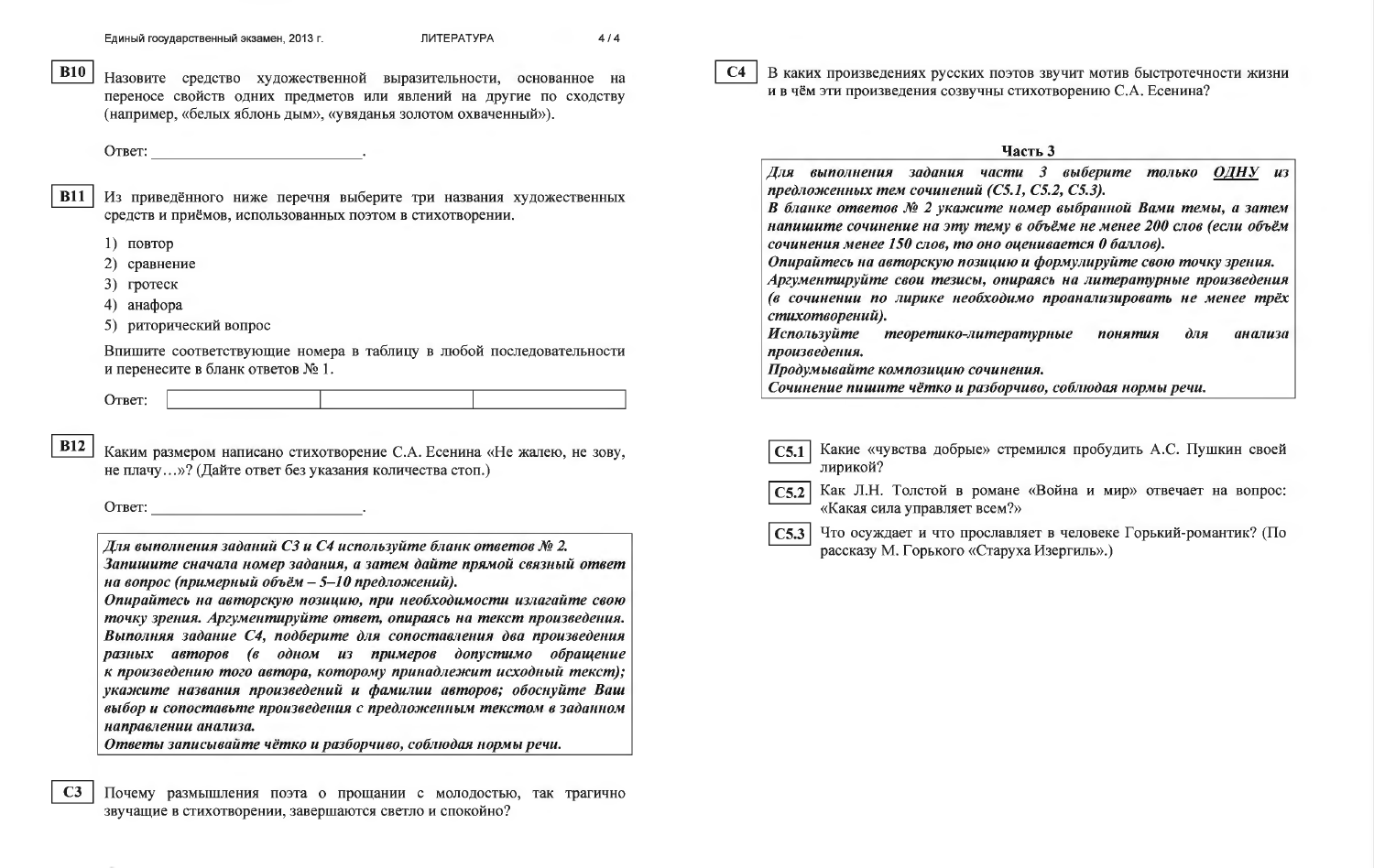#### Единый государственный экзамен по ЛИТЕРАТУРЕ

#### Инструкция по выполнению работы

Экзаменационная работа по литературе состоит из 3 частей.

Часть 1 включает в себя анализ фрагмента эпического, или лироэпического, или драматического произведения: 7 заданий с кратким ответом (B1-B7), требующих написания слова, или сочетания слов, или последовательности цифр, и 2 задания с развёрнутым ответом в объёме 5-10 предложений (С1, С2).

Часть 2 включает в себя анализ лирического произведения: 5 заланий с кратким ответом (В8-В12) и 2 задания с развёрнутым ответом в объёме 5-10 предложений (СЗ, С4).

Выполняя задания С1-С4, постарайтесь сформулировать прямой связный ответ на поставленный вопрос, избегая пространных вступлений и характеристик, соблюдая нормы речи.

Указание на объём развёрнутых ответов в частях 1 и 2 условно, оценка ответа зависит от его содержательности.

Часть 3 включает в себя 3 задания, из которых нужно выбрать только ОДНО и дать на него развёрнутый аргументированный ответ в жанре сочинения на литературную тему объёмом не менее 200 слов.

При выполнении заданий с развёрнутым ответом опирайтесь на авторскую позицию, формулируйте свою точку зрения, используйте теоретико-литературные понятия для анализа произведения.

Продолжительность ЕГЭ по литературе - 235 минут. Рекомендуем не более 2 часов отвести на выполнение заданий частей 1 и 2, а остальное время - на задание части 3.

Ответы в бланках ЕГЭ записывайте чётко и разборчиво яркими чёрными чернилами. Допускается использование гелевой, капиллярной или перьевой ручек.

При выполнении заданий Вы можете пользоваться черновиком, но записи в нём не будут учитываться при оценивании работы.

Советуем выполнять задания в том порядке, в котором они даны. Для экономии времени пропускайте задание, которое не удаётся выполнить сразу, и переходите к следующему. Если после выполнения всей работы у Вас останется время, Вы сможете вернуться к пропущенным заданиям.

Баллы, полученные Вами за выполненные задания, суммируются. Постарайтесь выполнить как можно больше заданий и набрать наибольшее количество баллов.

#### Желаем успеха!

Часть 1

Прочитайте приведённый ниже фрагмент произведения и выполните задания В1-В7; С1, С2,

Вернер был мал ростом, и худ, и слаб, как ребёнок; одна нога была у него короче другой, как у Байрона; в сравнении с туловищем голова его казалась огромна: он стриг волосы под гребёнку, и неровности его черепа, обнаруженные таким образом, поразили бы френолога странным сплетением противоположных наклонностей. Его маленькие чёрные глаза, всегда беспокойные, старались проникнуть в ваши мысли. В его одежде заметны были вкус и опрятность; его худощавые, жилистые и маленькие руки красовались в светло-жёлтых перчатках. Его сюртук, галстук и жилет были постоянно чёрного цвета. Молодёжь прозвала его Мефистофелем; он показывал, будто сердился за это прозвание, но в самом деле оно льстило его самолюбию. Мы друг друга скоро поняли и сделались приятелями, потому что я к дружбе неспособен: из двух друзей всегда один раб другого, хотя часто ни один из них в этом себе не признаётся; рабом я быть не могу, а повелевать в этом случае - труд утомительный, потому что надо вместе с этим и обманывать; да притом у меня есть лакеи и деньги! Вот как мы сделались приятелями: я встретил Вернера в С... среди многочисленного и шумного круга молодёжи; разговор принял под конец вечера философскометафизическое направление; толковали об убеждениях: каждый был убеждён в разных разностях.

- Что до меня касается, то я убеждён только в одном... - сказал доктор.

- В чём это? - спросил я, желая узнать мнение человека, который до сих пор молчал.

- В том, - отвечал он, - что рано или поздно в одно прекрасное утро я умру.

- Я богаче вас, сказал я, - у меня, кроме этого, есть ещё убеждение именно то, что я в один прегадкий вечер имел несчастие родиться.

Все нашли, что мы говорим вздор, а, право, из них никто ничего умнее этого не сказал. С этой минуты мы отличили в толпе друг друга. Мы часто сходились вместе и толковали вдвоём об отвлечённых предметах очень серьёзно, пока не замечали оба, что мы взаимно друг друга морочим. Тогда, посмотрев значительно друг другу в глаза, как делали римские авгуры, по словам Цицерона, мы начинали хохотать и, нахохотавшись, расходились довольные своим вечером.

Я лежал на диване, устремив глаза в потолок и заложив руки под затылок, когда Вернер взошёл в мою комнату. Он сел в кресла, поставил трость в угол, зевнул и объявил, что на дворе становится жарко. Я отвечал, что меня беспокоят мухи, - и мы оба замолчали.

- Заметьте, любезный доктор, - сказал я, - что без дураков было бы на свете очень скучно!.. Посмотрите, вот нас двое умных людей; мы знаем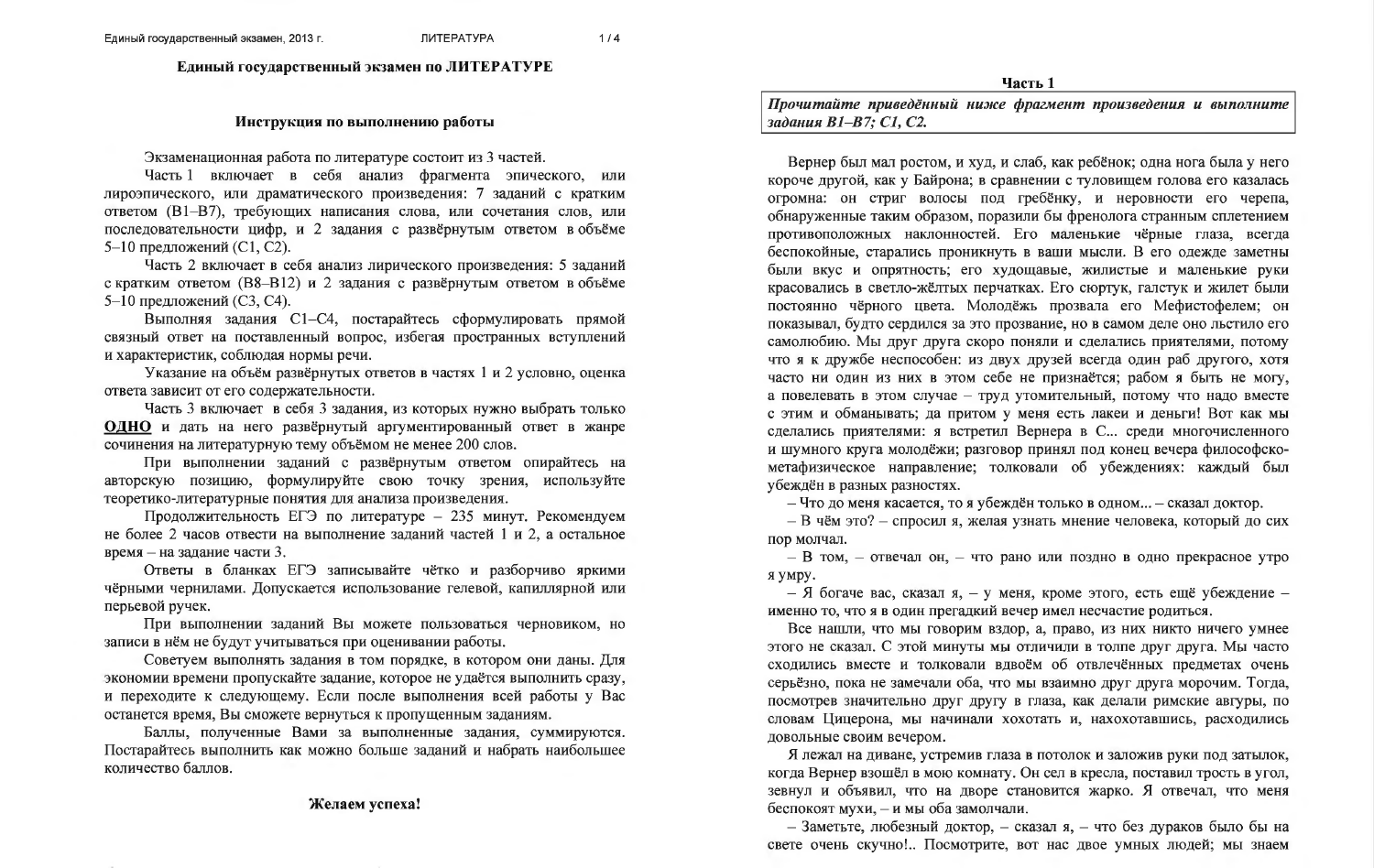заране, что обо всём можно спорить до бесконечности, и потому не спорим; мы знаем почти все сокровенные мысли друг друга; одно слово - для нас целая история; видим зерно каждого нашего чувства сквозь тройную оболочку. Печальное нам смешно, смешное грустно, а вообще, по правде, мы ко всему довольно равнодушны, кроме самих себя. Итак, размена чувств и мыслей между нами не может быть: мы знаем один о другом всё, что хотим знать, и знать больше не хотим. Остаётся одно средство: рассказывать новости. Скажите же мне какую-нибудь новость.

Утомлённый долгой речью, я закрыл глаза и зевнул...

(М.Ю. Лермонтов, «Герой нашего времени»)

Ответом к заданиям B1-В7 является слово, или словосочетание, или последовательность цифр. Впишите ответы сначала в текст работы, а затем перенесите их в бланк ответов № 1 справа от номера соответствующего задания, начиная с первой клеточки, без пробелов, запятых и других дополнительных символов. Каждую букву (цифру) пишите в отдельной клеточке в соответствии с приведёнными в бланке образцами.

**B1** 

Укажите название главы романа М.Ю. Лермонтова «Герой нашего времени», эпизод из которой приведён выше.

Ответ:

 $B2$ Фрагмент начинается описанием внешности доктора Вернера. Как называется такое средство характеристики персонажа?

Ответ: по после по после по после по после по после по после по после по после по после по после по после по п

Каким термином обозначаются выразительные подробности, придающие **B3** описанию особую выразительность (например, светло-жёлтые перчатки и чёрный галстук Вернера)?

Ответ: При последните последните село в село в село в село в село в село в село в село в село в село в село в с

**B4** 

Установите соответствие между персонажами и их характеристиками.

К каждой позиции первого столбца подберите соответствующую позицию из второго столбца.

**ПЕРСОНАЖИ** 

- А) Печорин
- Б) Грушницкий
- **В**) Вернер

# **ХАРАКТЕРИСТИКИ**

- 1) «... он один из тех людей, которые на все случаи жизни имеют готовые пышные фразы... важно драпируются  $\overline{\mathbf{B}}$ необыкновенные чувства, возвышенные страсти и исключительные страдания».
- 2) «...он скептик и матерьялист... а вместе с этим поэт... хотя в жизнь свою не написал двух стихов. Он был беден, мечтал о миллионах, а для денег не сделал бы лишнего шагу...»
- 3) «... он был храбр, говорил мало, но резко; никому не поверял своих душевных и семейных тайн... Была только одна страсть, которой он не таил: страсть к игре».
- 4) «...он был такой тоненький, беленький... Славный был малый... только немножко странен... в дождик, в холод, целый день на охоте... А в другой раз сидит у себя в комнате, ветер пахнёт, уверяет, что простудился...»

Ответ запишите цифрами в таблице и перенесите в бланк ответов № 1.

| - 21 |  |  |
|------|--|--|
|      |  |  |

**B5** Как называется образное определение, служащее средством художественной изобразительности («беспокойные глаза», «жилистые руки»)?

Ответ: по последните село в село в село в село в село в село в село в село в село в село в село в село в село в

Как называется форма общения между персонажами (разговор между **B6** Печориным и Вернером), основанная на обмене репликами?

Ответ: по последните се постава с по последните се по постава с по постава с по постава с по постава с по пост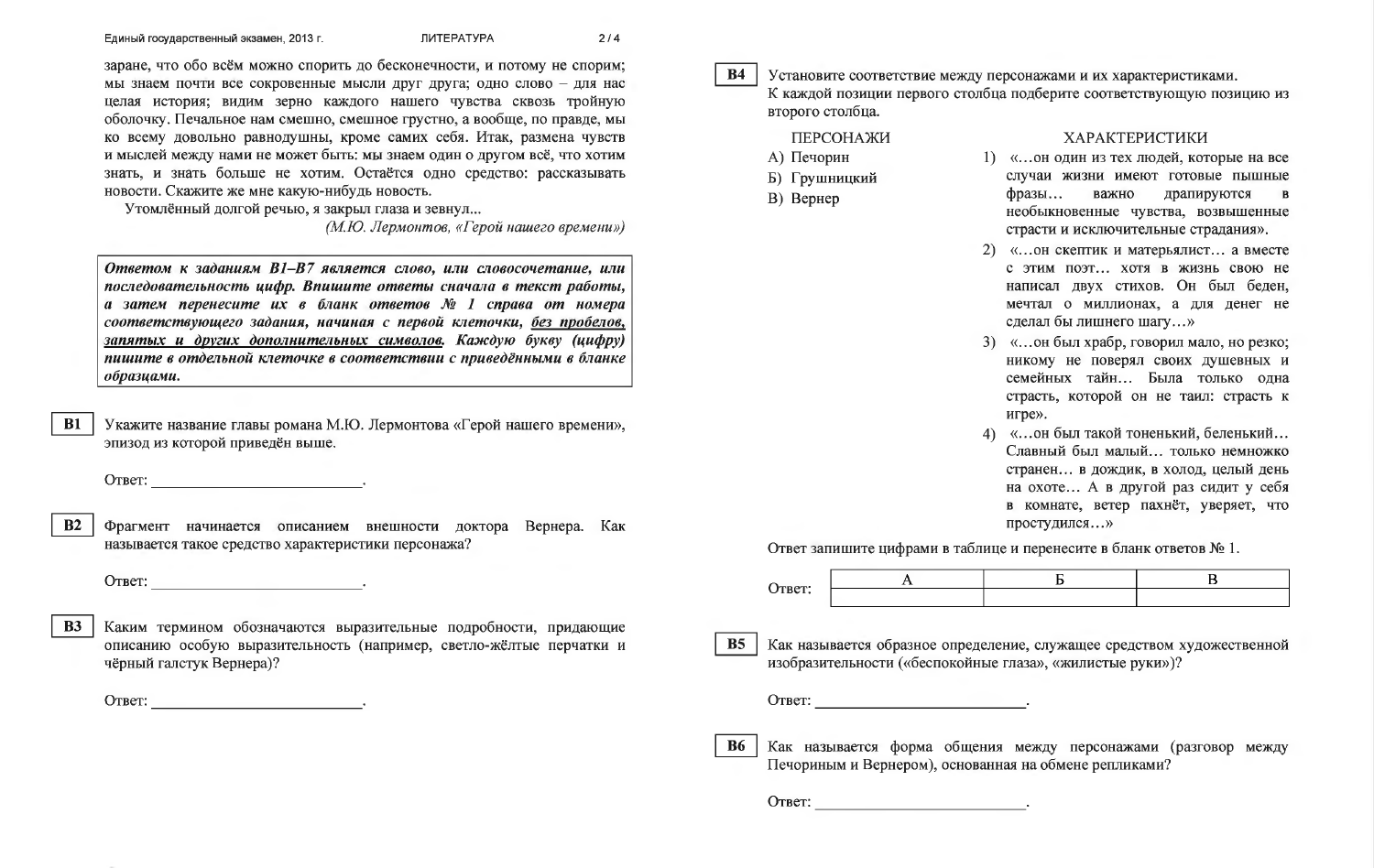**B6** Данный фрагмент содержит обмен репликами между персонажами пьесы Чацким и супругами Горичами. Укажите термин, обозначающий в литературоведении разговор между двумя и более лицами.

Ответ: по последните село в село с последните село с последните село с по село с по село с по село с по село с

Фамилия Платона Михайловича является средством его характеристики. Как называют в литературоведении такую фамилию (ответ запишите в именительном падеже)?

Ответ: по последните се поставите се поделение се поделение се поделение се поделение се поделение се поделение с

Для выполнения заданий С1 и С2 используйте бланк ответов № 2. Запишите сначала номер задания, а затем дайте прямой связный ответ на вопрос (примерный объём - 5-10 предложений).

Опирайтесь на авторскую позицию, при необходимости излагайте свою точку зрения. Аргументируйте ответ, опираясь на текст произведения. Выполняя задание С2, подберите для сопоставления два произведения разных авторов (в одном из примеров допустимо обращение к произведению того автора, которому принадлежит исходный текст); укажите названия произведений и фамилии авторов; обоснуйте Ваш выбор и сопоставьте произведения с предложенным текстом в заданном направлении анализа.

Ответы записывайте чётко и разборчиво, соблюдая нормы речи.

- Почему советы Чацкого пришлись не по душе Наталье Дмитриевне и её  $C1$ MV<sub>KV</sub>?
- В каких произведениях русских писателей изображены герои-антиподы  $C2$ и в чём этих героев можно сопоставить с участниками данной сцены «Горя от ума»?

Прочитайте приведённое ниже произведение и выполните задания В8-B12; C3, C4.

> Не жалею, не зову, не плачу, Всё пройдёт, как с белых яблонь дым. Увяданья золотом охваченный, Я не буду больше молодым.

Ты теперь не так уж будешь биться, Сердце, тронутое холодком, И страна берёзового ситца Не заманит шляться босиком.

Дух бродяжий! ты все реже, реже Расшевеливаешь пламень уст. О, моя утраченная свежесть, Буйство глаз и половодье чувств.

Я теперь скупее стал в желаньях, Жизнь моя? иль ты приснилась мне? Словно я весенней гулкой ранью Проскакал на розовом коне.

Все мы, все мы в этом мире тленны, Тихо льется с клёнов листьев мель... Будь же ты вовек благословенно. Что пришло процвесть и умереть. (С.А. Есенин, 1921)

Ответом к заданиям В8-В12 является слово, или словосочетание, или последовательность цифр. Впишите ответы сначала в текст работы, а затем перенесите их в бланк ответов № 1 справа от номера соответствующего задания, начиная с первой клеточки, без пробелов, запятых и других дополнительных символов. Каждую букву (цифру) пишите в отдельной клеточке в соответствии с приведёнными в бланке образцами.

**B8** 

Назовите жанр классической поэзии, черты которого присутствуют в стихотворении С.А. Есенина «Не жалею, не зову, не плачу...».

Ответ: При последните при последните при последните при последните при последните при последните при последните при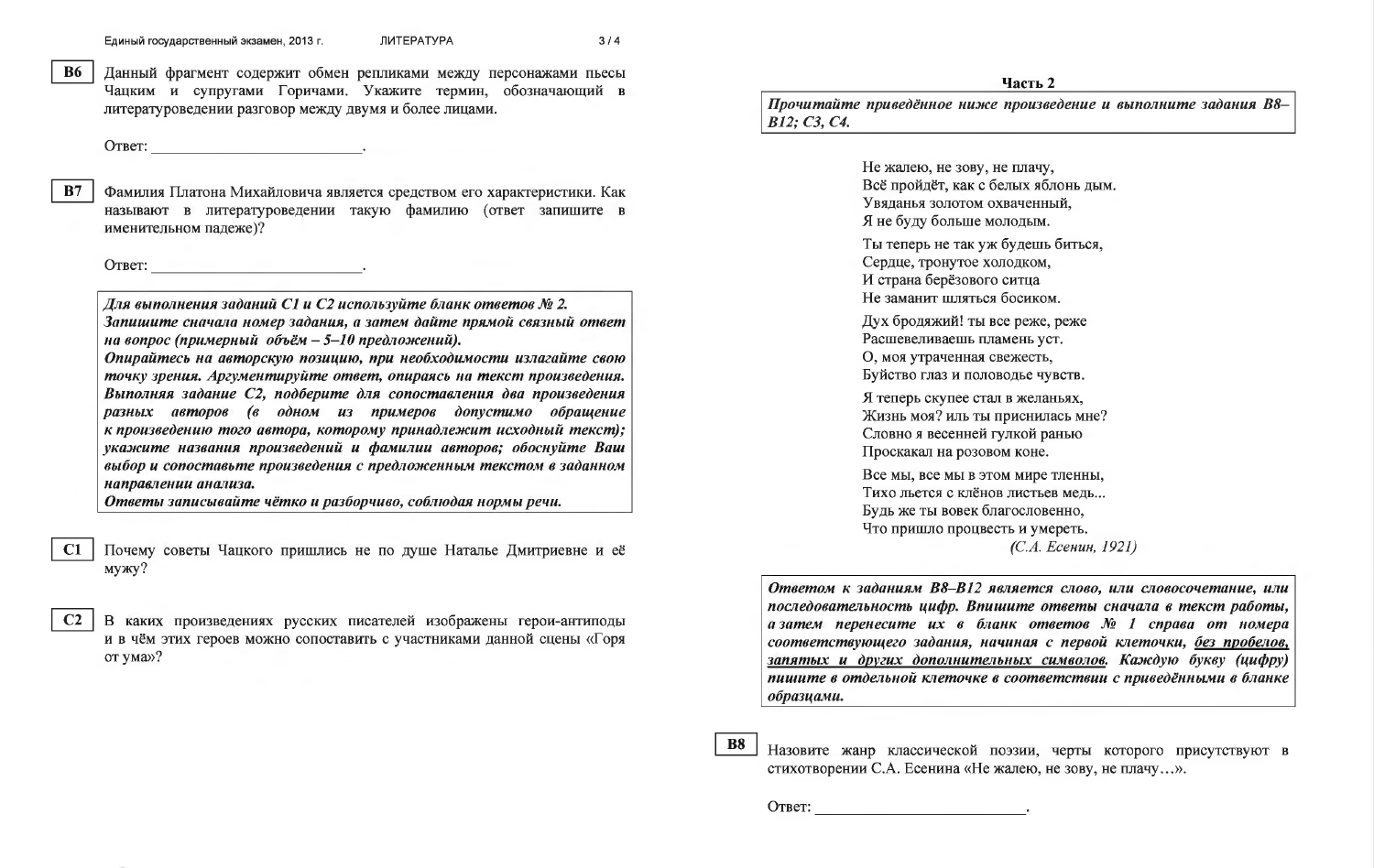**B9** 

Как называется стилистический приём, основанный на повторе одинаковых согласных в строке: «Дух бродяжий! ты все реже, реже...»?

Ответ:

**B10** 

Назовите средство художественной выразительности, основанное на переносе свойств одних предметов или явлений на другие по сходству (например, «белых яблонь дым», «увяданья золотом охваченный»).

Ответ: что с последните село с последните село с последните село с последните село с последните село с последните с

 $B11$ Из приведённого ниже перечня выберите три названия художественных средств и приёмов, использованных поэтом в стихотворении.

 $1)$  повтор

- 2) сравнение
- 3) гротеск
- 4) анафора
- 5) риторический вопрос

Впишите соответствующие номера в таблицу в любой последовательности и перенесите в бланк ответов № 1.

| $\cap$<br>Ret' |
|----------------|
| 71001          |

 $B12$ Каким размером написано стихотворение С.А. Есенина «Не жалею, не зову, не плачу...»? (Дайте ответ без указания количества стоп.)

Ответ: по последните село в село с последните село с последните село с по село с по село с по село с по село с

Для выполнения заданий СЗ и С4 используйте бланк ответов № 2. Запишите сначала номер задания, а затем дайте прямой связный ответ на вопрос (примерный объём - 5-10 предложений). Опирайтесь на авторскую позицию, при необходимости излагайте свою точку зрения. Аргументируйте ответ, опираясь на текст произведения. Выполняя задание С4, подберите для сопоставления два произведения разных авторов (в одном из примеров допустимо обращение к произведению того автора, которому принадлежит исходный текст); укажите названия произведений и фамилии авторов; обоснуйте Ваш выбор и сопоставьте произведения с предложенным текстом в заданном направлении анализа. Ответы записывайте чётко и разборчиво, соблюдая нормы речи.

 $C3$ Почему размышления поэта о прощании с молодостью, так трагично звучащие в стихотворении, завершаются светло и спокойно?

 $C4$ В каких произведениях русских поэтов звучит мотив быстротечности жизни и в чём эти произведения созвучны стихотворению С.А. Есенина?

# Часть 3

| выполнения задания части 3 выберите только<br>Для<br>ОДНУ<br>предложенных тем сочинений (С5.1, С5.2, С5.3).                            |  |  |  |  |  |  |
|----------------------------------------------------------------------------------------------------------------------------------------|--|--|--|--|--|--|
| В бланке ответов № 2 укажите номер выбранной Вами темы, а затем                                                                        |  |  |  |  |  |  |
| напишите сочинение на эту тему в объёме не менее 200 слов (если объём<br>сочинения менее 150 слов, то оно оценивается 0 баллов).       |  |  |  |  |  |  |
| Опирайтесь на авторскую позицию и формулируйте свою точку зрения.<br>Аргументируйте свои тезисы, опираясь на литературные произведения |  |  |  |  |  |  |
| (в сочинении по лирике необходимо проанализировать не менее трёх<br>стихотворений).                                                    |  |  |  |  |  |  |
| Используйте<br>для<br>теоретико-литературные<br>понятия<br>анализа<br>произведения.                                                    |  |  |  |  |  |  |
| Продумывайте композицию сочинения.                                                                                                     |  |  |  |  |  |  |
| Сочинение пишите чётко и разборчиво, соблюдая нормы речи.                                                                              |  |  |  |  |  |  |



Как в романе А.С. Пушкина «Капитанская дочка» раскрывается тема чести и бесчестия?

 $C5.2$ 

Каким предстаёт любовное чувство в лирике Ф.И. Тютчева?

Как противопоставлены мечта и реальность в пьесе М. Горького «На  $C5.3$ дне»?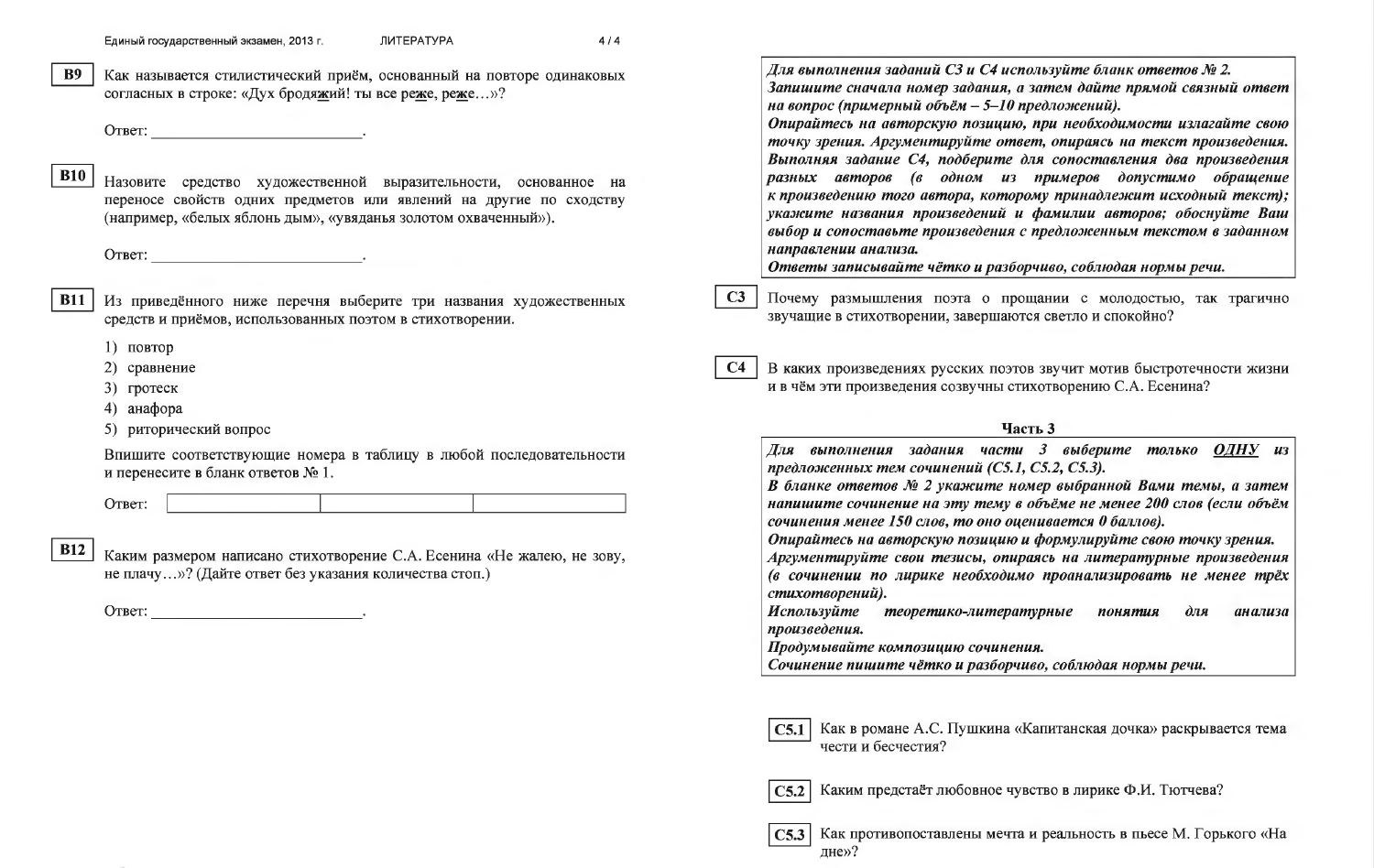ЛИТЕРАТУРА

 $1/4$ 

#### Инструкция по выполнению работы

Экзаменационная работа по литературе состоит из 3 частей.

Часть 1 включает в себя анализ фрагмента эпического, или лироэпического, или драматического произведения: 7 заданий с кратким ответом (B1-B7), требующих написания слова, или сочетания слов, или последовательности цифр, и 2 задания с развёрнутым ответом в объёме 5-10 предложений (С1, С2).

Часть 2 включает в себя анализ лирического произведения: 5 заданий с кратким ответом (В8-В12) и 2 задания с развёрнутым ответом в объёме 5-10 предложений (СЗ, С4).

Выполняя задания С1-С4, постарайтесь сформулировать прямой связный ответ на поставленный вопрос, избегая пространных вступлений и характеристик, соблюдая нормы речи.

Указание на объём развёрнутых ответов в частях 1 и 2 условно, оценка ответа зависит от его содержательности.

Часть 3 включает в себя 3 задания, из которых нужно выбрать только ОДНО и дать на него развёрнутый аргументированный ответ в жанре сочинения на литературную тему объёмом не менее 200 слов.

При выполнении заданий с развёрнутым ответом опирайтесь на авторскую позицию, формулируйте свою точку зрения, используйте теоретико-литературные понятия для анализа произведения.

Продолжительность ЕГЭ по литературе - 235 минут. Рекомендуем не более 2 часов отвести на выполнение заданий частей 1 и 2, а остальное время - на задание части 3.

Ответы в бланках ЕГЭ записывайте чётко и разборчиво яркими чёрными чернилами. Допускается использование гелевой, капиллярной или перьевой ручек.

При выполнении заданий Вы можете пользоваться черновиком, но записи в нём не будут учитываться при оценивании работы.

Советуем выполнять задания в том порядке, в котором они даны. Для экономии времени пропускайте задание, которое не удаётся выполнить сразу, и переходите к следующему. Если после выполнения всей работы у Вас останется время, Вы сможете вернуться к пропущенным заданиям.

Баллы, полученные Вами за выполненные задания, суммируются. Постарайтесь выполнить как можно больше заданий и набрать наибольшее количество баллов.

#### Желаем успеха!

Прочитайте приведённый ниже фрагмент произведения и выполните задания В1-В7: С1. С2.

# ЯВЛЕНИЕ 6

Чацкий, Наталья Дмитриевна, Платон Михайлович.

# Наталья Дмитриевна

Вот мой Платон Михайлыч.

## Чянкий

**Ба!** 

Друг старый, мы давно знакомы, вот судьба!

Платон Михайлович

Здорово, Чацкий, брат!

# Чашкий

Платон любезный, славно. Похвальный лист тебе: ведёшь себя исправно.

## Платон Михайловнч

Как видишь, брат: Московский житель и женат.

#### Чацкий

Забыт шум лагерный, товарищи и братья? Спокоен и ленив?

## Платон Михайловнч

Нет, есть-таки занятья: На флейте я твержу дуэт А-мольный...

# Чацкий

Что твердил назад тому пять лет? Ну, постоянный вкус! в мужьях всего дороже!

## Платон Михайловнч

Брат, женишься, тогда меня вспомянь! От скуки будешь ты свистеть одно и то же.

# Чашкий

От скуки! как? уж ей ты платишь дань?